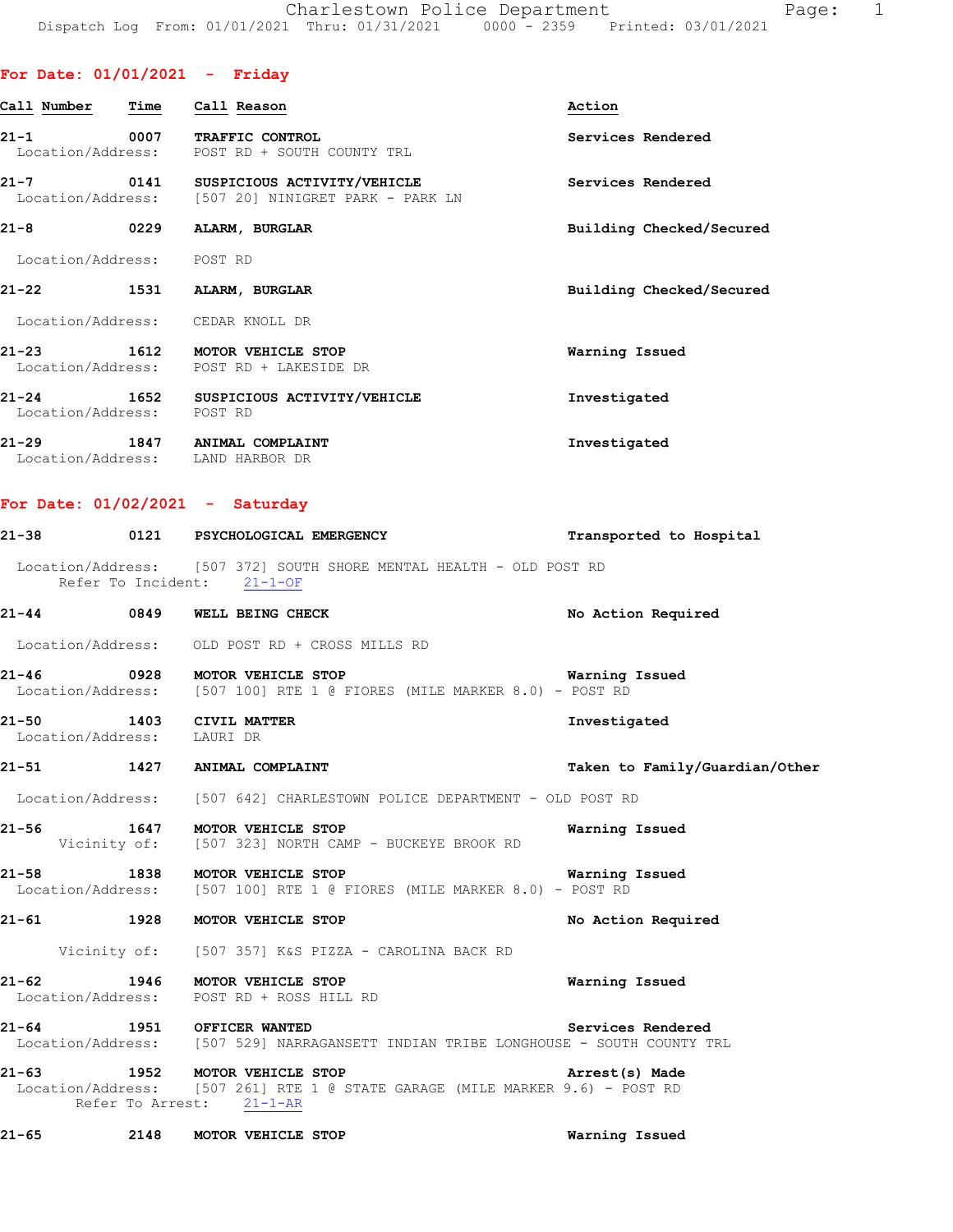Charlestown Police Department Page: 2 Dispatch Log From: 01/01/2021 Thru: 01/31/2021 0000 - 2359 Printed: 03/01/2021

Location/Address: [507 275] RTE 1 @ WESTERLY LINE - POST RD

**21-66 2202 MOTOR VEHICLE STOP Warning Issued**  Location/Address: [507 307] RTE 1A @ CROSS MILLS LIBRARY - OLD POST RD

#### **For Date: 01/03/2021 - Sunday**

| 21-80             | 0724 | No Action Required<br>DUMPING VIOLATIONS         |  |
|-------------------|------|--------------------------------------------------|--|
| Location/Address: |      | [507 841] BREACHWAY GRILL - CHARLESTOWN BEACH RD |  |
| 21–84             | 1405 | MOTOR VEHICLE STOP<br>Citation Issued            |  |
| Location/Address: |      | [507 299] RTE 1A @ NINIGRET PARK - OLD POST RD   |  |

#### **For Date: 01/04/2021 - Monday**

| 21-104<br>1325<br>Vicinity of:      | DISABLED MV<br>POST RD             | Services Rendered |
|-------------------------------------|------------------------------------|-------------------|
| 21-105<br>1451<br>Location/Address: | SERVE WARRANT<br>BURDICKVILLE RD   | Could Not Locate  |
| 21-106<br>1526<br>Vicinity of:      | MOTOR VEHICLE STOP<br>ROSS HILL RD | Warning Issued    |
| 21-107<br>1527<br>Location/Address: | FOUND/LOST PROPERTY<br>SHEILA DR   | Report Taken      |

Refer To Incident: 21-2-OF

- **21-109 1613 PHONE CALL No Action Required**
- **21-110 1619 ANIMAL COMPLAINT Taken to Family/Guardian/Other**
- Location/Address: KING'S FACTORY RD + POST RD
- **21-111 1708 MOTOR VEHICLE STOP Warning Issued**  Location/Address: [507 100] RTE 1 @ FIORES (MILE MARKER 8.0) - POST RD

#### **For Date: 01/05/2021 - Tuesday**

| 21-124            | 0830 | WARRANT ARREST | Arrest(s) Made |
|-------------------|------|----------------|----------------|
| Location/Address: |      | OLD POST RD    |                |

#### **21-126 1355 POLICE INFORMATION Services Rendered**  Location/Address: [507 642] CHARLESTOWN POLICE DEPARTMENT - OLD POST RD Refer To Incident: 21-3-OF

**21-127 1516 PSYCHOLOGICAL EMERGENCY Transported to Hospital**  Location/Address: [507 859] GROUP HOME (BY SAND PLAIN ROAD) - SOUTH COUNTY TRL

**21-129 1624 MOTOR VEHICLE STOP Warning Issued**  Location/Address: RTE - POST RD + WILDFLOWER RD

**21-130 1739 MVA - Minor Report Taken**  Vicinity of: [507 270] RTE 1 @ BURLINGAME (MILE MARKER 6.0) - POST RD + SHADY HARBOR DR Refer To Accident: 21-1-AC

#### **For Date: 01/06/2021 - Wednesday**

| 21–149 | 0444                       |  | POLICE INFORMATION                                                      |  |  | Report Taken |  |
|--------|----------------------------|--|-------------------------------------------------------------------------|--|--|--------------|--|
|        |                            |  | Location/Address: [507 642] CHARLESTOWN POLICE DEPARTMENT - OLD POST RD |  |  |              |  |
|        | Refer To Incident: 21-4-OF |  |                                                                         |  |  |              |  |

**21-150 0837 MOTOR VEHICLE COMPLAINT Could Not Locate**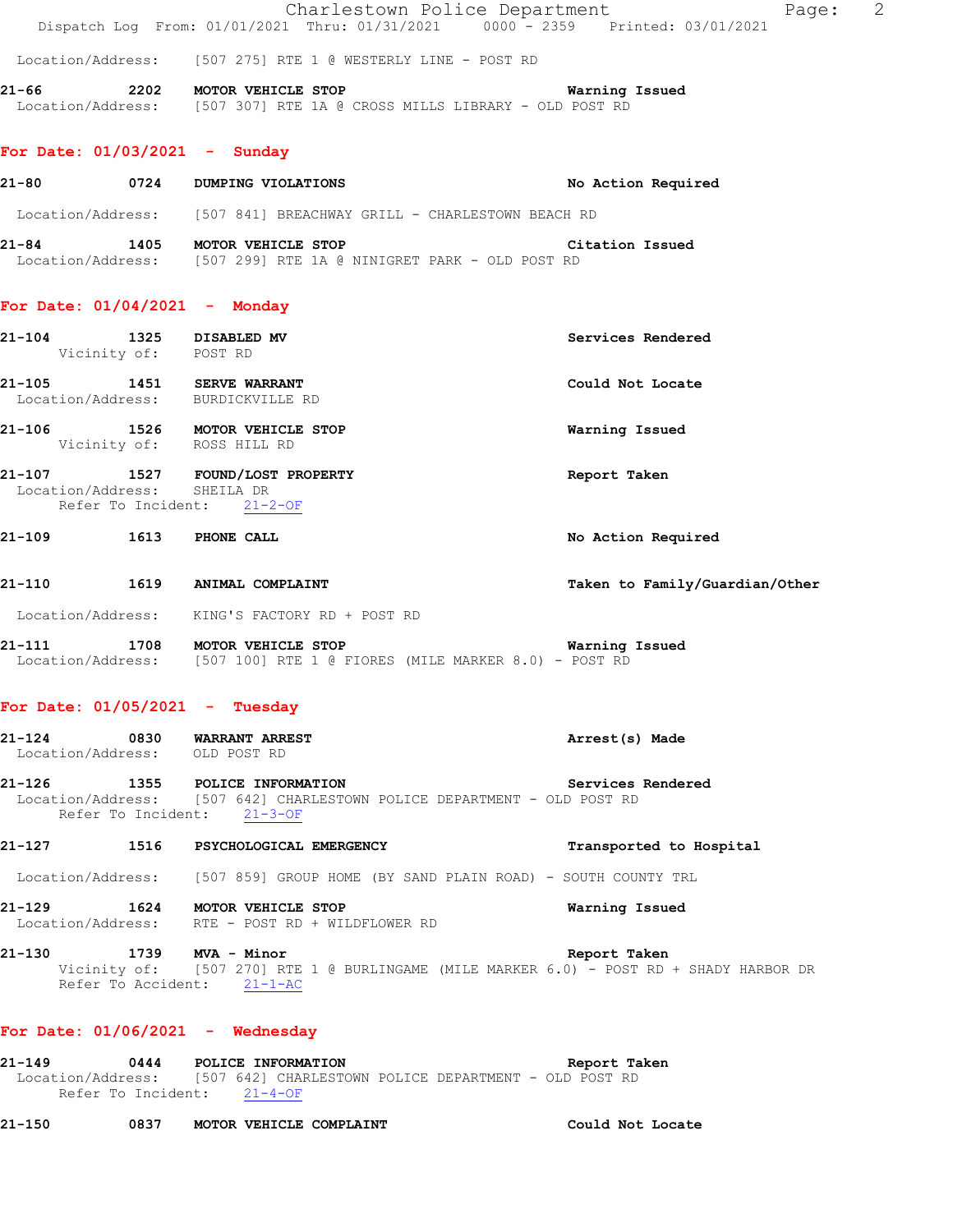|                                                                                                | Charlestown Police Department<br>Dispatch Log From: 01/01/2021 Thru: 01/31/2021 0000 - 2359 Printed: 03/01/2021                                                      | Page:                    | 3 |
|------------------------------------------------------------------------------------------------|----------------------------------------------------------------------------------------------------------------------------------------------------------------------|--------------------------|---|
|                                                                                                | Location/Address: [507 45] RIPPY'S LIQUOR MART - SOUTH COUNTY TRL                                                                                                    |                          |   |
| Refer To Accident: 21-2-AC                                                                     | 21-152 0950 MOTOR VEHICLE STOP<br>Location/Address: POST RD + KING'S FACTORY RD                                                                                      | Warning Issued           |   |
| 21-153 1119 MVA - Minor<br>Location/Address: KING'S FACTORY RD<br>Refer To Accident: $21-4-AC$ |                                                                                                                                                                      | Report Taken             |   |
| Refer To Incident: 21-5-OF                                                                     | 21-154 1215 DIS CONDUCT / FIGHT                                 Investigated<br>Location/Address: [507 435] SOUTH SHORE MENTAL HEALTH CHARLESTOWN HOUS - OLD POST RD |                          |   |
| 21-155 1258 MVA - Minor                                                                        |                                                                                                                                                                      | Transported to Hospital  |   |
| Location/Address: KING'S FACTORY RD                                                            |                                                                                                                                                                      |                          |   |
| 21-156 1311 POLICE INFORMATION<br>Location/Address: NORTH NIANTIC DR                           |                                                                                                                                                                      | Investigated             |   |
| 21-157 1340 WELL BEING CHECK<br>Location/Address: TUCKER ST                                    |                                                                                                                                                                      | Investigated             |   |
| Location/Address: NOKA LN<br>Refer To Incident: 21-6-OF                                        | 21-158 1359 EMBEZZELMENT/FRAUD/FORGERY                                                                                                                               | Report Taken             |   |
| Location/Address: HILLTOP DR                                                                   | 21-159 1555 WELL BEING CHECK                                                                                                                                         | Investigated             |   |
| Vicinity of: WEST BEACH RD                                                                     | 21-160 1604 SUSPICIOUS ACTIVITY/VEHICLE                                                                                                                              | Investigated             |   |
| 21-161 1619 DISABLED MV                                                                        | Location/Address: POST RD + KING'S FACTORY RD                                                                                                                        | Services Rendered        |   |
| 21-162 1746 ALARM, BURGLAR                                                                     |                                                                                                                                                                      | Building Checked/Secured |   |
|                                                                                                | Vicinity of: [507 610] FROSTY DREW OBSERVATORY - PARK LN                                                                                                             |                          |   |

# **For Date: 01/07/2021 - Thursday**

| 21-171 0023 MOTOR VEHICLE STOP                                                           | Location/Address: SHANNOCK RD + ASHLEY LN                                         | Warning Issued     |
|------------------------------------------------------------------------------------------|-----------------------------------------------------------------------------------|--------------------|
| 21-181 0647 TAMPERING w/ M/V<br>Location/Address: CEDAR RD<br>Refer To Incident: 21-8-OF |                                                                                   | Investigated       |
| Location/Address: BISCUIT CITY RD<br>Refer To Incident: 21-7-OF                          |                                                                                   | Investigated       |
| 21-183 0854 POLICE INFORMATION                                                           |                                                                                   | No Action Required |
| Location/Address: BUCKEYE BROOK RD                                                       |                                                                                   |                    |
| 21-184 0856 MOTOR VEHICLE STOP<br>Location/Address: SOUTH COUNTY TRL                     |                                                                                   | Citation Issued    |
| 21-185                                                                                   | 1253 MOTOR VEHICLE STOP<br>Vicinity of: [507 267] RTE 1 @ HITCHING POST - POST RD | Warning Issued     |
| 21-186<br>1306 DISABLED MV                                                               | Vicinity of: POST RD + PROSSER TRL                                                | Investigated       |
| 21-189<br>Vicinity of: RIDGEWOOD RD                                                      | 1439 SUSPICIOUS ACTIVITY/VEHICLE                                                  | Investigated       |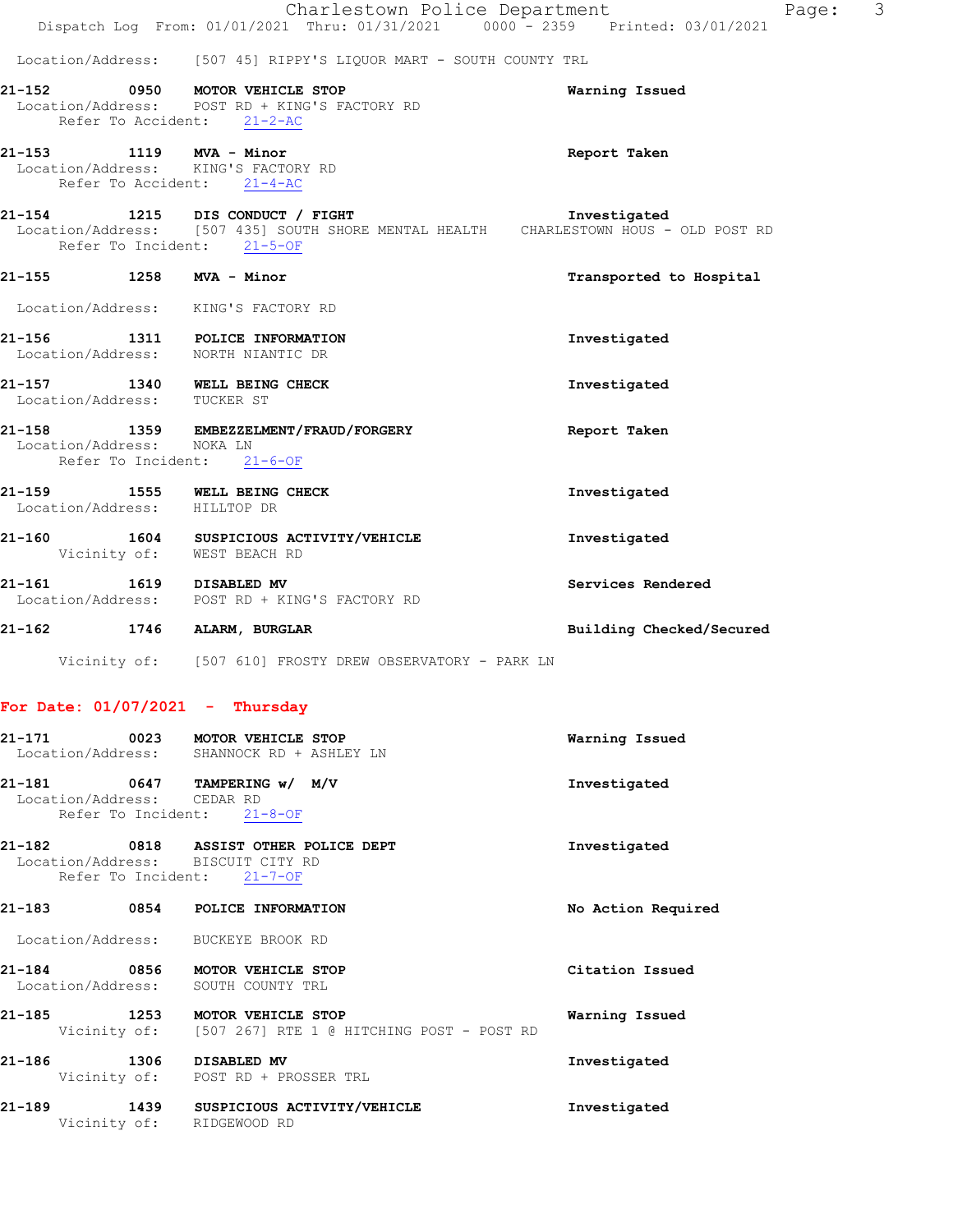| Location/Address: MAIZE DR     | 21-190 1444 TAMPERING w/ M/V<br>Refer To Incident: 21-8-OF                                      | Investigated                   |
|--------------------------------|-------------------------------------------------------------------------------------------------|--------------------------------|
| Location/Address: MAIZE DR     | 21-191 1449 TAMPERING w/ M/V<br>Refer To Incident: 21-8-OF                                      | Investigated                   |
|                                | 21-192 1542 MOTOR VEHICLE COMPLAINT<br>Location/Address: POST RD + SOUTH COUNTY TRL             | Could Not Locate               |
|                                | 21-193 1548 MOTOR VEHICLE STOP<br>Location/Address: [507 275] RTE 1 @ WESTERLY LINE - POST RD   | Warning Issued                 |
| Location/Address: SAND HILL RD | 21-194 1555 DCYF INVESTIGATION                                                                  | Services Rendered              |
|                                | 21-195 1651 TAMPERING w/ M/V<br>Location/Address: OLD SHANNOCK RD<br>Refer To Incident: 21-8-OF | Investigated                   |
| 21-197 1718 MVA - Minor        | Location/Address: [507 291] RTE 216 @ WESTERLY LINE - ROSS HILL RD                              | Investigated                   |
| 21-198 1740                    | <b>DISABLED MV</b><br>Location/Address: POST RD + LAKESIDE DR                                   | Services Rendered              |
| 21-199                         | 1909 ANIMAL COMPLAINT                                                                           | Taken to Family/Guardian/Other |

Location/Address: OLD POST RD

## **For Date: 01/08/2021 - Friday**

|                              | 21-214 0233 ASSIST OTHER TOWN DEPT<br>Location/Address: SOUTH COUNTY TRL + JACOB PERRY DR                                | Investigated             |
|------------------------------|--------------------------------------------------------------------------------------------------------------------------|--------------------------|
|                              | 21-217 0728 MOTOR VEHICLE COMPLAINT<br>Location/Address: [507 317] RTE 1A @ SOUTH KINGSTOWN LINE - OLD POST RD           | Could Not Locate         |
| 21-218 0736 FIRE, STRUCTURE  | Vicinity of: SOUTH COUNTY TRL                                                                                            | Investigated             |
|                              | 21-220 1040 MOTOR VEHICLE STOP<br>Location/Address: SOUTH COUNTY TRL + HONEY LOCUST DR                                   | Warning Issued           |
| 21-224 1441 ALARM, BURGLAR   |                                                                                                                          | Building Checked/Secured |
| Location/Address: MIDLAND RD |                                                                                                                          |                          |
|                              | 21-226 1605 EMBEZZELMENT/FRAUD/FORGERY<br>Location/Address: POST RD<br>Refer To Incident: 21-9-OF                        | Report Taken             |
|                              | 21-227 1608 FOLLOW-UP INVESTIGATION<br>Location/Address: [507 763] WORDEN'S POND RD                                      | Investigated             |
|                              | 21-230 1819 MOTOR VEHICLE STOP Narning Issued<br>Location/Address: [507 100] RTE 1 @ FIORES (MILE MARKER 8.0) - POST RD  |                          |
|                              | 21-231 1823 MOTOR VEHICLE STOP<br>Location/Address: POST RD + TAMANACO DR                                                | Warning Issued           |
|                              | 21-234 2205 SUSPICIOUS ACTIVITY/VEHICLE Unfounded<br>Location/Address: [507 943] SHANNOCK VILLAGE COTTAGES - SHANNOCK RD |                          |
|                              | 21-235 2328 MOTOR VEHICLE COMPLAINT<br>Vicinity of: CAROLINA BACK RD + SKAGERRAK RD                                      | Unfounded                |
|                              | 21-238 2357 DISABLED MV<br>Location/Address: OLD POST RD + PARK LN                                                       | Services Rendered        |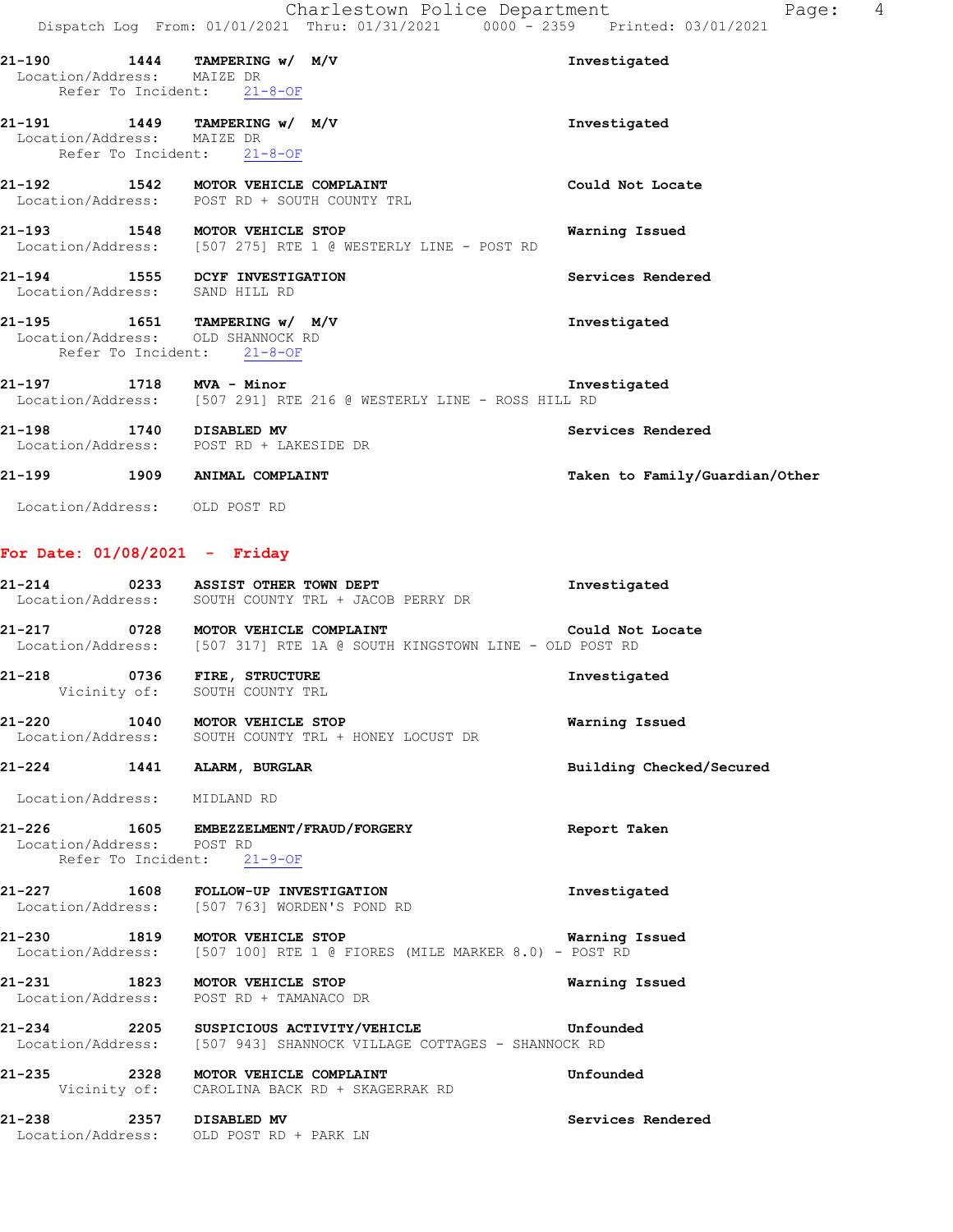**For Date: 01/09/2021 - Saturday 21-250 0102 MOTOR VEHICLE STOP No Action Required**  Vicinity of: [507 208] HITCHING POST - POST RD **21-251 0114 MOTOR VEHICLE STOP Warning Issued**  Location/Address: [507 275] RTE 1 @ WESTERLY LINE - POST RD 21-263 0908 SUSPICIOUS ACTIVITY/VEHICLE **Investigated Investigated Investigated** Location/Address: **21-264 1210 FIRE, STRUCTURE Taken/Refered to Other Agency** Location/Address: [507 369] WILCOX TAVERN - OLD POST RD **21-266 1420 JUVENILE OFFENSES Unfounded**  Vicinity of: OLD SHANNOCK RD **21-268 1523 TRAFFIC CONTROL No Action Required**  Location/Address: ALTON CAROLINA RD **21-270 1557 TRAFFIC CONTROL Services Rendered**  Location/Address: KING'S FACTORY RD + SHUMANKANUC HILL RD **21-272 1639 MOTOR VEHICLE STOP Citation Issued**  Location/Address: [507 269] RTE 1 @ DRIVING RANGE - POST RD **21-273 1722 MOTOR VEHICLE STOP Warning Issued**  Location/Address: [507 909] MILE MARKER 5.2 - WEST BEACH RD **21-274 1949 MOTOR VEHICLE STOP Warning Issued**  Location/Address: [507 100] RTE 1 @ FIORES (MILE MARKER 8.0) - POST RD **21-275 2014 MOTOR VEHICLE STOP Warning Issued**  Location/Address: POST RD + LAKESIDE DR **21-276 2034 MOTOR VEHICLE STOP Warning Issued**  Location/Address: [507 910] MILE MARKER 5.6 - EAST BEACH RD **21-277 2041 MOTOR VEHICLE STOP Warning Issued**  Location/Address: [507 100] RTE 1 @ FIORES (MILE MARKER 8.0) - POST RD **21-279 2051 MOTOR VEHICLE STOP Warning Issued**  Location/Address: [507 258] RTE 1 @ SOUTH KINGSTOWN LINE (MM 11.4) - POST RD **21-280 2057 MOTOR VEHICLE STOP Warning Issued**  Location/Address: [507 269] RTE 1 @ DRIVING RANGE - POST RD **21-281 2106 MOTOR VEHICLE STOP Warning Issued**  Location/Address: POST RD + ROSS HILL RD **21-282 2111 MOTOR VEHICLE STOP Warning Issued**  POST RD + PROSSER TRL **21-283 2119 MOTOR VEHICLE STOP Warning Issued**  Location/Address: [507 293] RTE 1A @ WESTERLY LINE - OLD POST RD **21-284 2150 MOTOR VEHICLE STOP Warning Issued**  Location/Address: MOHAWK TRL + NARROW LN **21-285 2201 MOTOR VEHICLE COMPLAINT Could Not Locate**  Location/Address: SOUTH COUNTY TRL + CROSSLAND ST 21-286 2253 DISTURBANCE/Music/Noise **Peace Restored Peace Restored Peace Restored** Location/Address:

Refer To Incident: 21-10-OF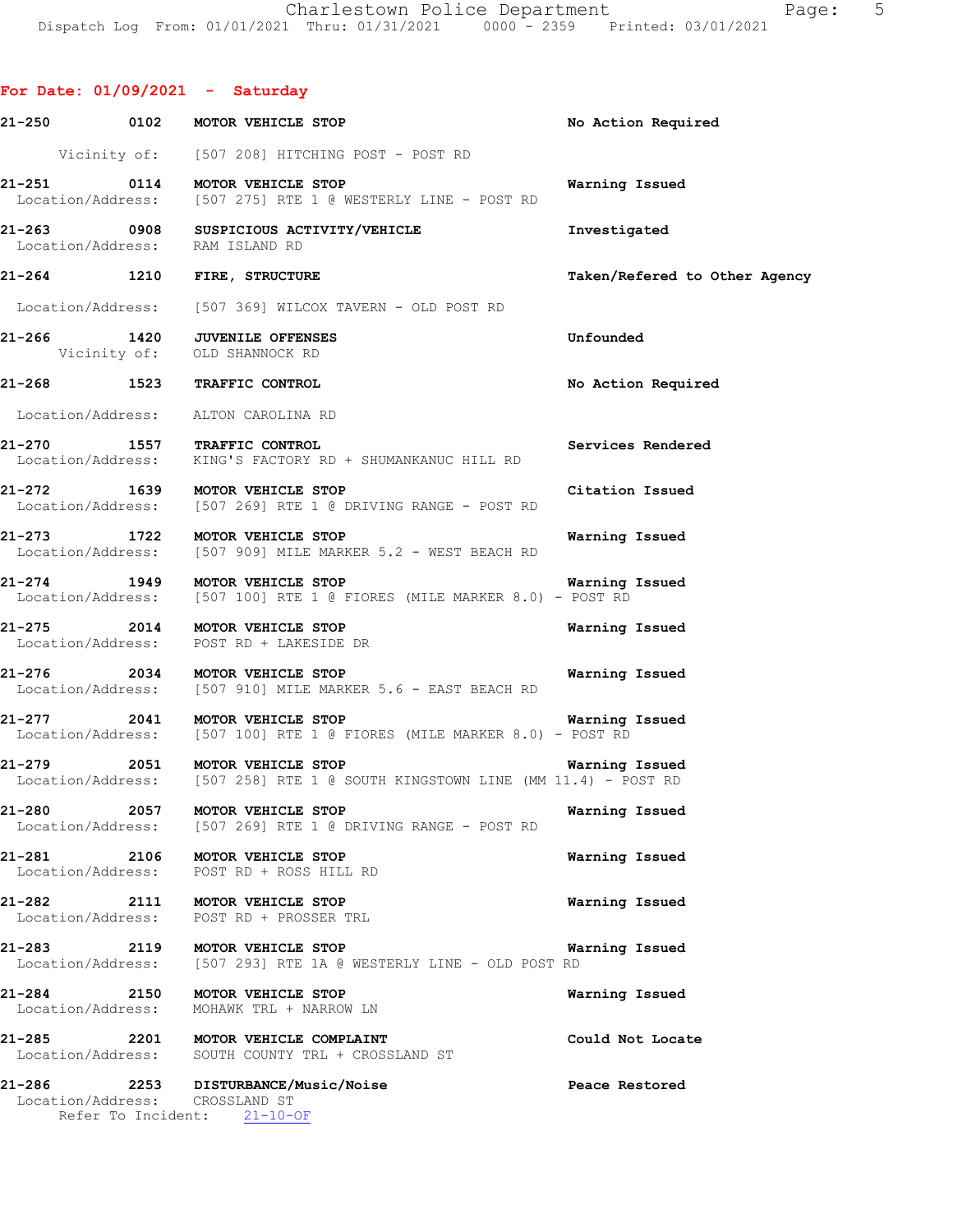**21-287 2320 MOTOR VEHICLE STOP Warning Issued**  Location/Address: [507 261] RTE 1 @ STATE GARAGE (MILE MARKER 9.6) - POST RD

#### **For Date: 01/10/2021 - Sunday**

- **21-291 0007 MOTOR VEHICLE STOP Warning Issued**  Location/Address: [507 100] RTE 1 @ FIORES (MILE MARKER 8.0) - POST RD
- **21-301 0118 MOTOR VEHICLE STOP Warning Issued**  Location/Address: [507 271] RTE 1 @ MICHAEL'S - POST RD
- **21-303 1348 ANIMAL COMPLAINT Report Taken**  Location/Address: [507 304] RTE 1A @ CHARLESTOWN PACKAGE STORE - OLD POST RD Refer To Incident: 21-11-OF
- **21-304 1600 MOTOR VEHICLE STOP Warning Issued**  Location/Address: WORDEN'S POND RD + BISCUIT CITY RD
- **21-305 1608 MOTOR VEHICLE STOP Warning Issued**  Vicinity of: KLONDIKE RD
- **21-306 1610 MOTOR VEHICLE STOP Warning Issued**  Location/Address: SHANNOCK RD + OLD COACH RD
- **21-307 1616 MOTOR VEHICLE STOP Warning Issued**  Location/Address: SOUTH COUNTY TRL
- **21-308 1617 WELL BEING CHECK Services Rendered**  Location/Address: [507 48] RIIDAM WAY
- **21-310 1659 MOTOR VEHICLE STOP Warning Issued**  Location/Address: ROSS HILL RD
- **21-311 1700 MOTOR VEHICLE STOP No Action Required**
- Location/Address: OLD CAROLINA BACK RD
- **21-312 1705 MOTOR VEHICLE STOP Warning Issued**  Location/Address: CAROLINA BACK RD + OLD MILL RD
- **21-313 1719 MOTOR VEHICLE STOP No Action Required**
- Location/Address: PASQUISETT TRL
- **21-315 1857 MOTOR VEHICLE STOP Warning Issued**  Location/Address: [507 266] RTE 1 @ WILLOWS - POST RD
- **21-316 2000 MOTOR VEHICLE STOP Warning Issued**  Location/Address: [507 915] MILE MARKER 7.0 - BEND RD
- **21-317 2045 MOTOR VEHICLE STOP Citation Issued**  Location/Address: [507 100] RTE 1 @ FIORES (MILE MARKER 8.0) - POST RD
- **21-318 2103 MOTOR VEHICLE STOP WAREL WAREL WAREL AT ALL WAREL WAREL WAREL WAREL WAREL WAREL WAS** Location/Address: [507 266] RTE 1 @ WILLOWS - POST RD
- **21-319 2119 MOTOR VEHICLE STOP Warning Issued**  Location/Address: [507 258] RTE 1 @ SOUTH KINGSTOWN LINE (MM 11.4) - POST RD

#### **For Date: 01/11/2021 - Monday**

**21-335 0828 ASSIST OTHER TOWN DEPT Services Rendered**  Location/Address: [507 19] CHARLESTOWN ELEMENTARY SCHOOL - CAROLINA BACK RD

#### **21-340 1401 PSYCHOLOGICAL EMERGENCY Transported to Hospital**

 Location/Address: ROSS HILL RD Refer To Incident: 21-12-OF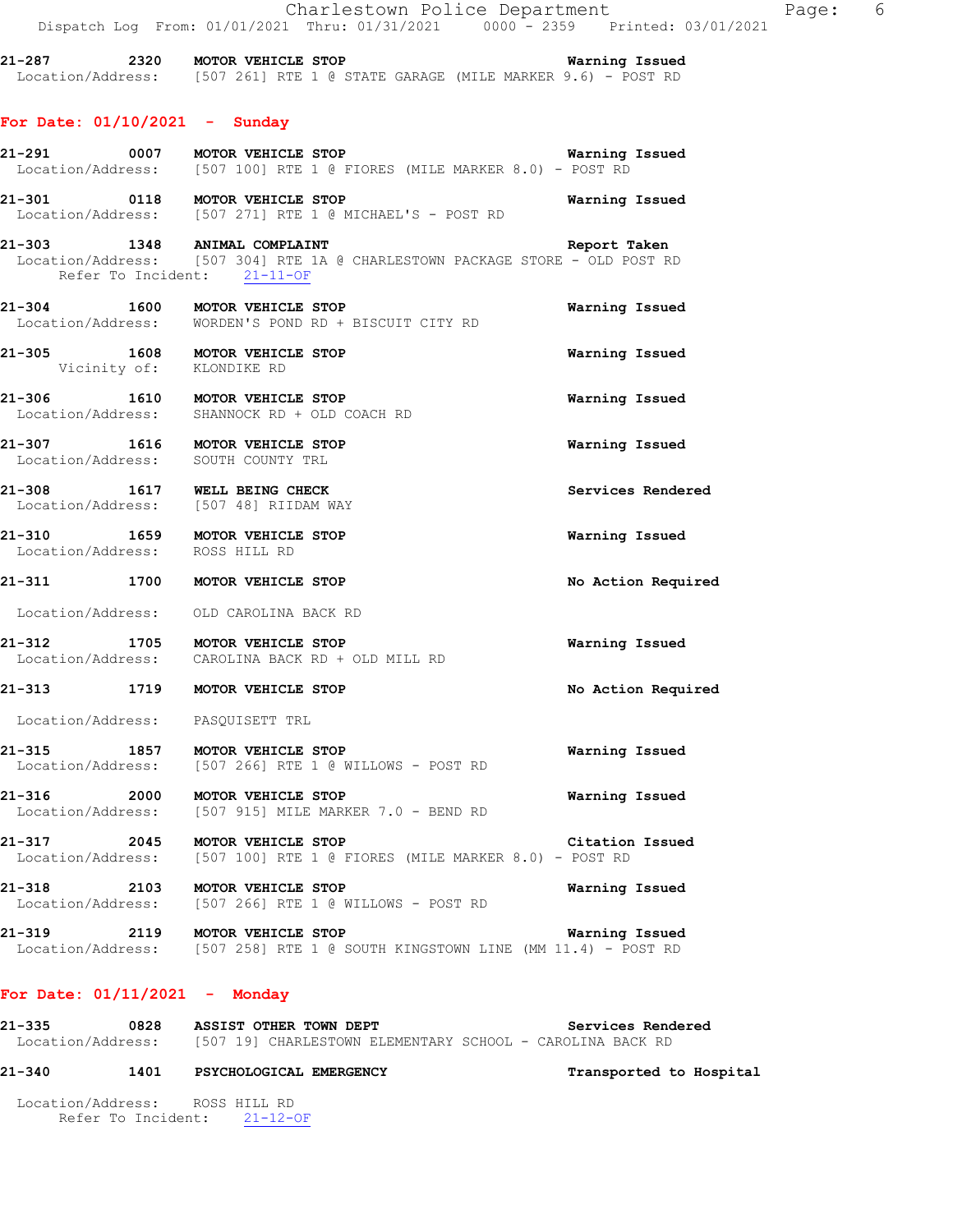|            |      | Dispatch Log From: 01/01/2021 Thru: 01/31/2021 0000 - 2359 Printed: 03/01/2021                     |                    |
|------------|------|----------------------------------------------------------------------------------------------------|--------------------|
|            |      | 21-341 1445 ALARM, BURGLAR                                                                         | No Action Required |
|            |      | Location/Address: SANCTUARY RD                                                                     |                    |
|            |      | 21-342 1458 MOTOR VEHICLE STOP                                                                     | No Action Required |
|            |      | Vicinity of: [507 269] RTE 1 @ DRIVING RANGE - POST RD                                             |                    |
|            |      | 21-344 1624 MOTOR VEHICLE STOP                                                                     | No Action Required |
|            |      | Location/Address: SHANNOCK RD + WORDEN'S POND RD                                                   |                    |
|            |      | 21-345 1637 MOTOR VEHICLE STOP<br>Location/Address: POST RD + BEND RD                              | Warning Issued     |
|            |      | 21-346 1640 MOTOR VEHICLE STOP<br>Location/Address: POST RD + EAST BEACH RD                        | Warning Issued     |
|            |      | 21-347 1733 MOTOR VEHICLE STOP                                                                     | No Action Required |
|            |      | Location/Address: ROSS HILL RD                                                                     |                    |
|            |      | 21-348 1802 MOTOR VEHICLE STOP<br>Location/Address: POST RD + CROSS MILLS RD                       | Warning Issued     |
|            |      | 21-349 1814 MOTOR VEHICLE STOP<br>Location/Address: [507 293] RTE 1A @ WESTERLY LINE - OLD POST RD | Warning Issued     |
|            |      | 21-350 1844 MOTOR VEHICLE STOP<br>Vicinity of: HORSE FARM - SHANNOCK RD                            | Warning Issued     |
| $21 - 351$ |      | -351 1913 MOTOR VEHICLE STOP<br>Vicinity of: SOUTH COUNTY TRL + NARROW LN                          | Warning Issued     |
|            |      | 21-352 1930 MOTOR VEHICLE STOP                                                                     | No Action Required |
|            |      | Vicinity of: [507 410] DUNKIN DONUTS - POST RD                                                     |                    |
|            |      | 21-353 2151 MOTOR VEHICLE STOP                                                                     | No Action Required |
|            |      | Location/Address: POST RD + PROSSER TRL                                                            |                    |
| 21-354     |      | 2319 MOTOR VEHICLE STOP<br>Vicinity of: POST RD + FALCONE LN                                       | Warning Issued     |
| $21 - 355$ | 2336 | MOTOR VEHICLE STOP<br>Vicinity of: POST RD + FALCONE LN                                            | Warning Issued     |
| 21-356     |      | 2354 MOTOR VEHICLE STOP<br>Location/Address: POST RD + NARROW LN                                   | Warning Issued     |
|            |      | 21-357 2356 SUSPICIOUS ACTIVITY/VEHICLE                                                            | No Action Required |
|            |      | Location/Address: [507 44] KINGSTON PIZZA - OLD POST RD                                            |                    |

## **For Date: 01/12/2021 - Tuesday**

| 21-366<br>Location/Address:     | 0123                 | SUSPICIOUS ACTIVITY/VEHICLE<br>WORDEN'S POND RD | Investigated      |
|---------------------------------|----------------------|-------------------------------------------------|-------------------|
| $21 - 367$<br>Location/Address: | 0207                 | ANIMAL COMPLAINT<br>EAST CHARLES ST             | Could Not Locate  |
| $21 - 383$                      | 1213<br>Vicinity of: | POLICE INFORMATION<br>BUCKEYE BROOK RD          | Services Rendered |
| $21 - 384$<br>Location/Address: | 1232                 | FOUND/LOST PROPERTY<br>OLD SHANNOCK RD          | Services Rendered |
| $21 - 386$                      | 1606                 | WELL BEING CHECK                                | Services Rendered |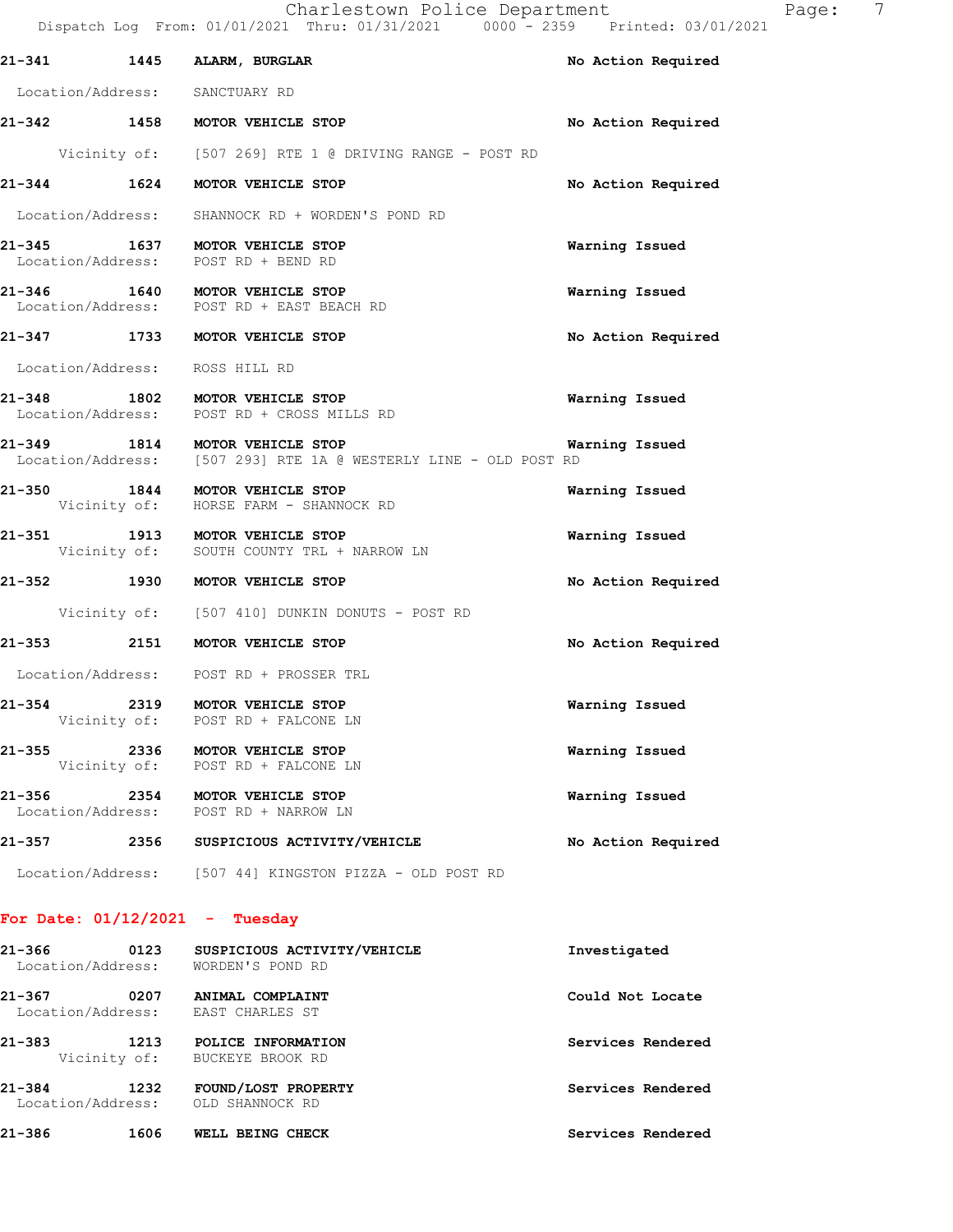Charlestown Police Department Fage: 8 Dispatch Log From: 01/01/2021 Thru: 01/31/2021 0000 - 2359 Printed: 03/01/2021 Location/Address: SOUTH NIANTIC DR **21-391 2008 SUSPICIOUS ACTIVITY/VEHICLE Investigated**  Location/Address: FIRST ST **For Date: 01/13/2021 - Wednesday 21-398 0013 MOTOR VEHICLE STOP Warning Issued**  Vicinity of: [507 19] CHARLESTOWN ELEMENTARY SCHOOL - CAROLINA BACK RD **21-402 0217 MOTOR VEHICLE STOP Warning Issued**  Location/Address: [507 100] RTE 1 @ FIORES (MILE MARKER 8.0) - POST RD **21-403 0245 MOTOR VEHICLE STOP Warning Issued**  Vicinity of: [507 275] RTE 1 @ WESTERLY LINE - POST RD **21-409 0823 ASSIST OTHER TOWN DEPT Services Rendered**  Location/Address: [507 19] CHARLESTOWN ELEMENTARY SCHOOL - CAROLINA BACK RD

**21-412 1601 MOTOR VEHICLE STOP Warning Issued**  Location/Address: [507 100] RTE 1 @ FIORES (MILE MARKER 8.0) - POST RD

**21-413 1617 LARCENY Report Taken**  Location/Address: [507 682] OLD SHANNOCK RD Refer To Incident: 21-14-OF

**21-414 1634 MOTOR VEHICLE STOP Warning Issued**  Location/Address: [507 260] RTE 1 @ GENERAL STANTON - POST RD

**21-417 1836 MOTOR VEHICLE STOP Arrest(s) Made**  Location/Address: [507 262] RTE 1 @ LIQUOR STORE (MILE MARKER 9.2) - POST RD Refer To Summons: 21-3-AR

**21-418 1937 ROAD HAZARD/OBSTRUCTION Removed Hazard**  Location/Address: POST RD + WARREN RD **21-419 2017 MVA - Minor Report Taken** 

 Vicinity of: POST RD + WARREN RD Refer To Accident: 21-5-AC

**21-421 2348 MOTOR VEHICLE STOP Warning Issued**  Location/Address: POST RD + TAMANACO DR

#### **For Date: 01/14/2021 - Thursday**

| 21-422         | 0001<br>MOTOR VEHICLE STOP<br>Vicinity of: [507 235] NINIGRET INN - PROSSER TRL                                | Warning Issued                |
|----------------|----------------------------------------------------------------------------------------------------------------|-------------------------------|
|                | 21-423 0014 MOTOR VEHICLE STOP<br>Location/Address: [507 261] RTE 1 @ STATE GARAGE (MILE MARKER 9.6) - POST RD | Warning Issued                |
| 21-433         | 1434<br>DUMPING VIOLATIONS                                                                                     | Taken/Refered to Other Agency |
|                | Location/Address: NEW BISCUIT CITY RD                                                                          |                               |
|                | 21-434 1535 OFFICER WANTED<br>Location/Address: [507 200] RTE 1 @ PACKAGE STORE - POST RD                      | Unfounded                     |
| 21-435 1544    | MOTOR VEHICLE STOP<br>Vicinity of: OLD POST RD + FALCONE LN                                                    | Warning Issued                |
|                | 21-436 1700 MOTOR VEHICLE STOP<br>Location/Address: [507 260] RTE 1 @ GENERAL STANTON - POST RD                | Warning Issued                |
|                | 21-437 1730 MOTOR VEHICLE STOP<br>Location/Address: NARROW LN + AUBURN DR                                      | Warning Issued                |
| 21-438<br>1740 | OFFICER WANTED                                                                                                 | Report Taken                  |

Location/Address: INDIAN CHURCH RD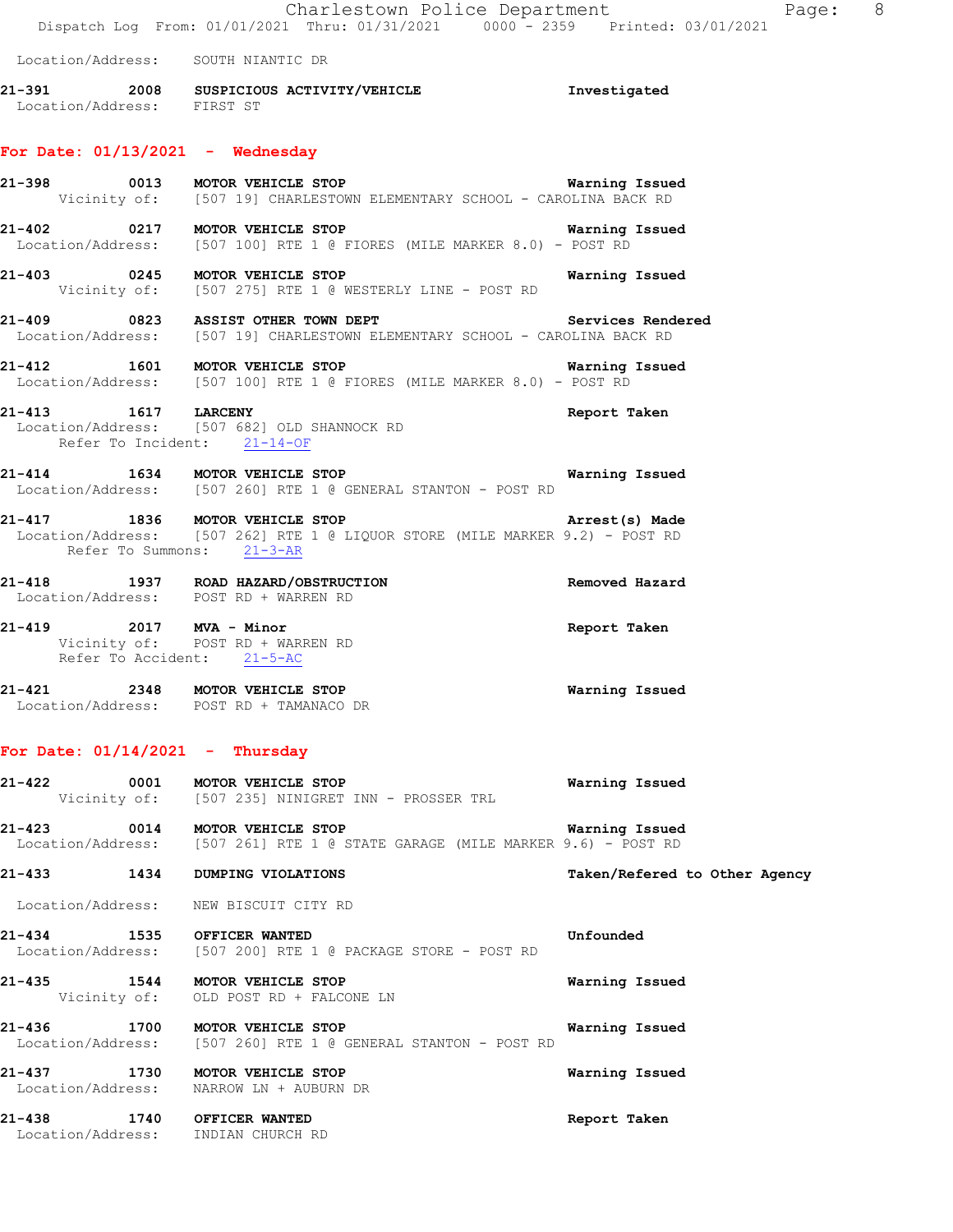|        |                                 | Charlestown Police Department<br>Dispatch Log From: 01/01/2021 Thru: 01/31/2021 0000 - 2359 Printed: 03/01/2021 | Page: 9                       |
|--------|---------------------------------|-----------------------------------------------------------------------------------------------------------------|-------------------------------|
|        |                                 | Refer To Incident: 20-529-OF                                                                                    |                               |
|        |                                 | 21-439 1839 ANIMAL COMPLAINT                                                                                    | Taken/Refered to Other Agency |
|        |                                 | Location/Address: [507 434] DEEPWOODS DR                                                                        |                               |
|        |                                 | 21-440 1938 MOTOR VEHICLE STOP<br>Location/Address: [507 269] RTE 1 @ DRIVING RANGE - POST RD                   | Warning Issued                |
|        | Location/Address: WEST BEACH RD | 21-443 2358 TRAFFIC CONTROL                                                                                     | Services Rendered             |
|        | For Date: $01/15/2021$ - Friday |                                                                                                                 |                               |
|        |                                 | 21-447 0029 MOTOR VEHICLE STOP<br>Vicinity of: POST RD + PROSSER TRL                                            | Warning Issued                |
|        |                                 | 21-448 0042 SUSPICIOUS ACTIVITY/VEHICLE<br>Location/Address: [507 72] CUMBERLAND FARMS - OLD POST RD            | Services Rendered             |
|        |                                 | 21-455 0148 MOTOR VEHICLE STOP<br>Location/Address: [507 849] NINIGRET NATIONAL WILDLIFE REFUGE - POST RD       | Warning Issued                |
|        |                                 | 21-458 0914 ASSIST OTHER AGENCY<br>Location/Address: [507 19] CHARLESTOWN ELEMENTARY SCHOOL - CAROLINA BACK RD  | Services Rendered             |
|        |                                 | 21-459 1023 ANIMAL COMPLAINT<br>Location/Address: [507 494] OLD MILL RD                                         | Services Rendered             |
|        |                                 | 21-463 1512 MOTOR VEHICLE STOP<br>Location/Address: [507 260] RTE 1 @ GENERAL STANTON - POST RD                 | Warning Issued                |
|        |                                 | 21-464 1531 ALARM, BURGLAR                                                                                      | Building Checked/Secured      |
|        | Location/Address: WEST BEACH RD |                                                                                                                 |                               |
|        |                                 | 21-465 1554 MOTOR VEHICLE STOP<br>Location/Address: NARROW LN + MOHAWK TRL                                      | Warning Issued                |
| 21-467 |                                 | 1648 PSYCHOLOGICAL EMERGENCY                                                                                    | Transported to Hospital       |
|        | Location/Address:               | KLONDIKE RD                                                                                                     |                               |
| 21-468 | 1709<br>Location/Address:       | MOTOR VEHICLE STOP<br>ALTON CAROLINA RD + HILLTOP DR                                                            | Warning Issued                |
| 21-469 | 1737<br>Location/Address:       | MOTOR VEHICLE STOP<br>[507 100] RTE 1 @ FIORES (MILE MARKER 8.0) - POST RD                                      | Warning Issued                |
| 21-471 | 1817                            | MOTOR VEHICLE STOP<br>Location/Address: [507 303] RTE 1 @ SOUTH SHORE MENTAL HEALTH (MM 9.0) - POST RD          | Warning Issued                |
| 21-474 | 2109                            | MOTOR VEHICLE STOP                                                                                              | No Action Required            |
|        |                                 | Location/Address: POST RD + SCHOOLHOUSE POND RD                                                                 |                               |
|        |                                 | For Date: $01/16/2021$ - Saturday                                                                               |                               |
| 21-475 | Refer To Accident:              | 0011 MVA - Minor<br>Vicinity of: POST RD + NARROW LN<br>$21 - 6 - AC$                                           | Services Rendered             |

**21-488 0807 ROAD HAZARD/OBSTRUCTION Removed Hazard**  Location/Address: NEW BISCUIT CITY RD **21-489 0821 ASSIST OTHER AGENCY Services Rendered**  Location/Address: W BEACH RD

**21-490 0840 COMPLAINT Report Taken**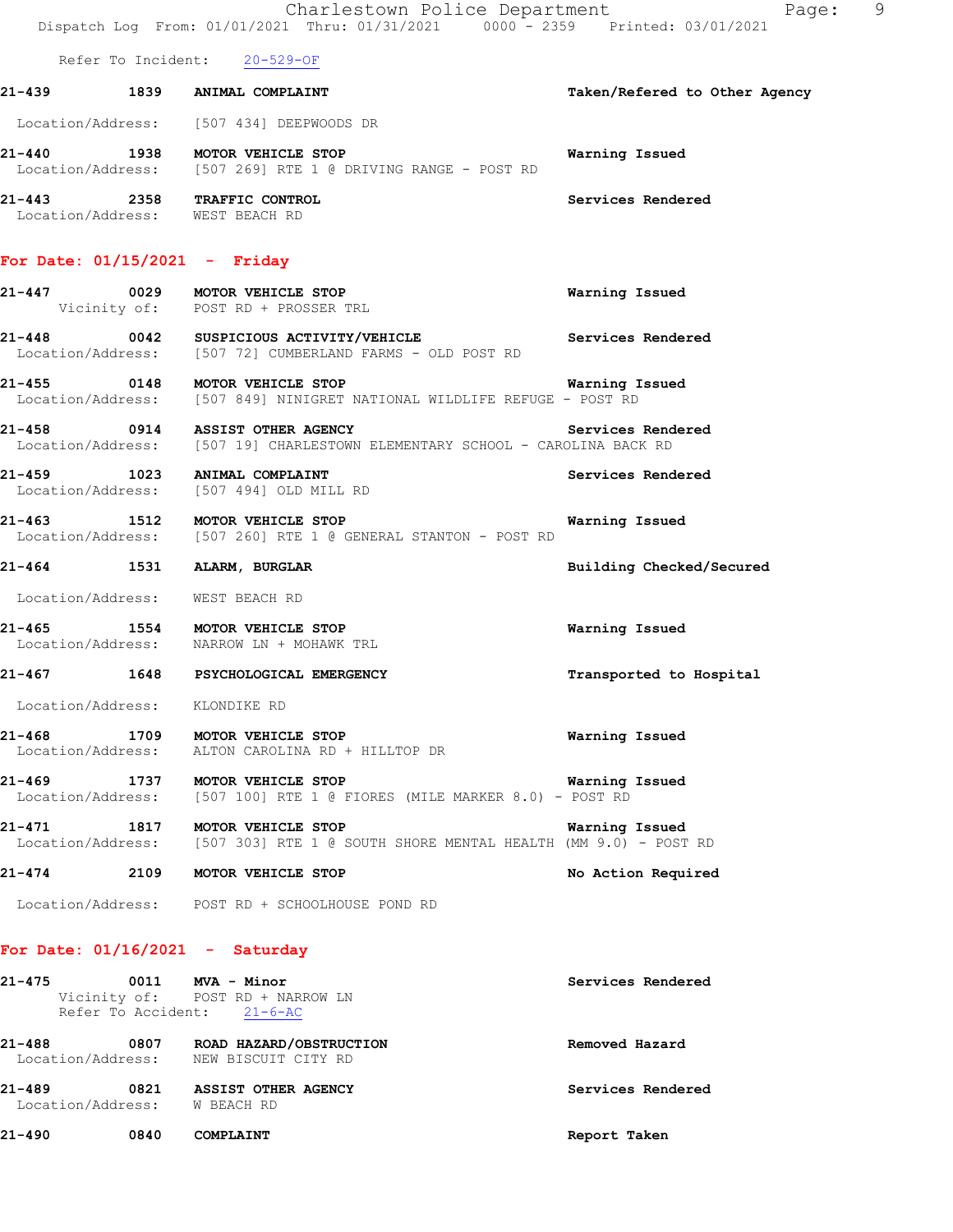|        | Charlestown Police Department                                                                 |                         | Page: 10 |  |
|--------|-----------------------------------------------------------------------------------------------|-------------------------|----------|--|
|        | Dispatch Log From: 01/01/2021 Thru: 01/31/2021 0000 <sup>-</sup> 2359 Printed: 03/01/2021     |                         |          |  |
|        | Location/Address: DRIFTWOOD DR<br>Refer To Incident: 21-15-OF                                 |                         |          |  |
|        | 21-491 1117 PSYCHOLOGICAL EMERGENCY                                                           | Transported to Hospital |          |  |
|        | Location/Address: [507 901] GROUP HOME (BY WHIPPLE DRIVE) - SOUTH COUNTY TRL                  |                         |          |  |
|        | 21-493 1515 CIVIL MATTER<br>Location/Address: LAKESIDE DR<br>Refer To Incident: 21-16-OF      | Report Taken            |          |  |
|        | 21-494 1522 MOTOR VEHICLE STOP<br>Location/Address: [507 923] MILE MARKER 10.2 - FALCONE LN   | Warning Issued          |          |  |
|        | 21-495 1600 MOTOR VEHICLE STOP<br>Vicinity of: [507 647] ACHINBACK FARM - ROSS HILL RD        | Warning Issued          |          |  |
|        | 21-496 1708 SUSPICIOUS ACTIVITY/VEHICLE<br>Location/Address: MAPLE LAKE FARM RD               | Services Rendered       |          |  |
|        | 21-497 1715 MOTOR VEHICLE STOP<br>Location/Address: [507 269] RTE 1 @ DRIVING RANGE - POST RD | Warning Issued          |          |  |
|        | 21-501 1855 MOTOR VEHICLE STOP<br>Location/Address: [507 266] RTE 1 @ WILLOWS - POST RD       | Warning Issued          |          |  |
|        | 21-502 1928 MOTOR VEHICLE STOP<br>Location/Address: [507 269] RTE 1 @ DRIVING RANGE - POST RD | Citation Issued         |          |  |
|        | 21-503 1944 MOTOR VEHICLE STOP<br>Location/Address: POST RD + BEND RD                         | Citation Issued         |          |  |
|        | 21-504 2126 MOTOR VEHICLE STOP<br>Location/Address: [507 266] RTE 1 @ WILLOWS - POST RD       | Citation Issued         |          |  |
|        | For Date: $01/17/2021$ - Sunday                                                               |                         |          |  |
| 21-520 | 0903 MOTOR VEHICLE STOP<br>Location/Address: [507 266] RTE 1 @ WILLOWS - POST RD              | Warning Issued          |          |  |
| 21-523 | 1215 TRAFFIC CONTROL                                                                          | No Action Required      |          |  |
|        |                                                                                               |                         |          |  |

Location/Address: MATUNUCK SCHOOLHOUSE RD

**21-527 1601 MOTOR VEHICLE STOP No Action Required** 

Location/Address: POST RD + LAKESIDE DR

**21-528 1603 TRAFFIC CONTROL Services Rendered**  Location/Address: BURDICKVILLE RD

**21-529 1624 DEATH; Sudden/Unexpected Report Taken**  Location/Address: JOSEPHINE DR Refer To Incident: 21-17-OF

## **21-530 1724 WELL BEING CHECK Investigated**  Location/Address: EAST BEACH RD **21-531 1920 MOTOR VEHICLE STOP Warning Issued**  Location/Address: [507 269] RTE 1 @ DRIVING RANGE - POST RD

**21-532 1927 PSYCHOLOGICAL EMERGENCY Transported to Hospital** 

Location/Address: WHIPPLE DR

### **For Date: 01/18/2021 - Monday**

| 21-540            | 0129 | POLICE INFORMATION | Could Not Locate |
|-------------------|------|--------------------|------------------|
| Location/Address: |      | SHANNOCK RD        |                  |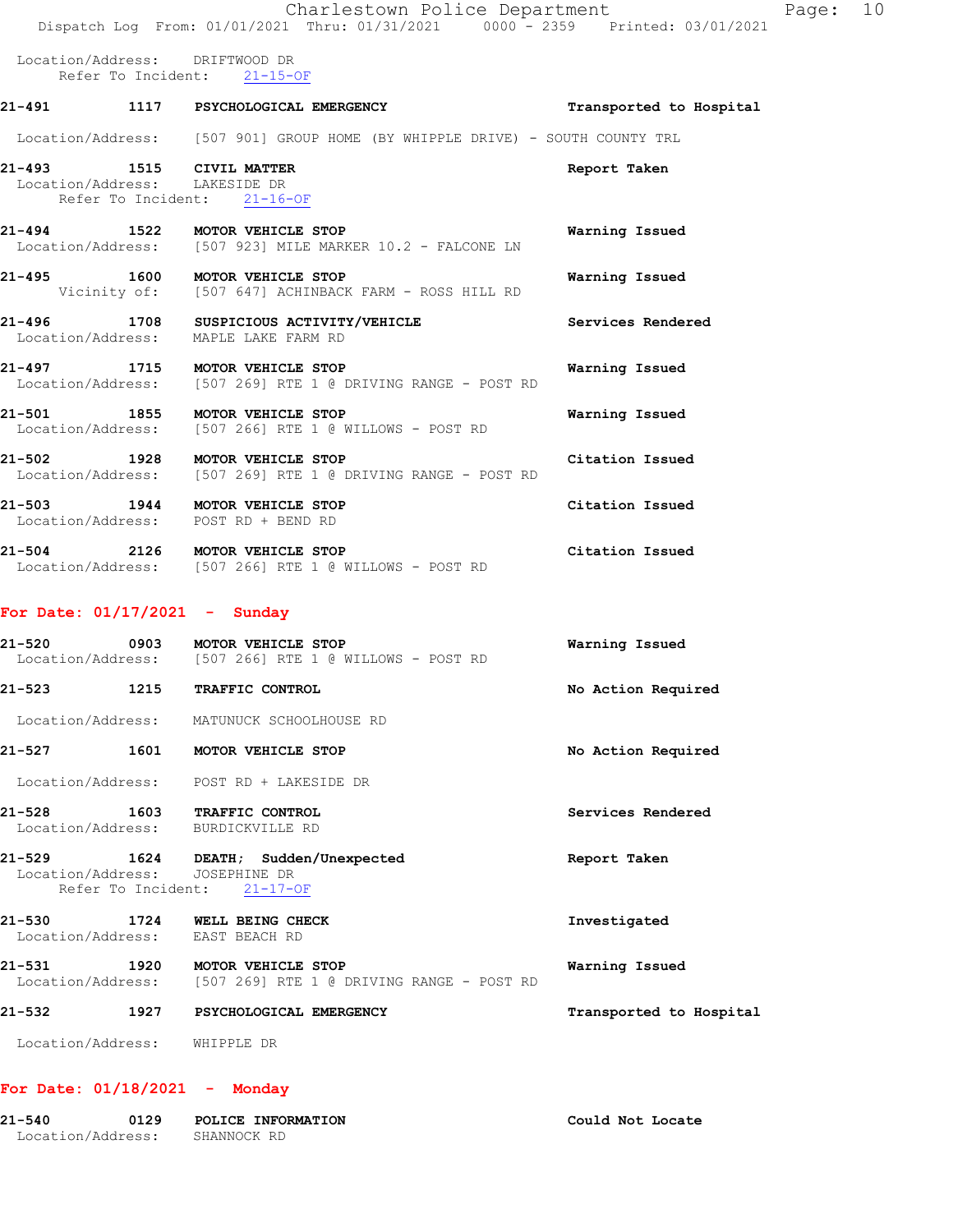|                                                      | 21-541 0211 POLICE INFORMATION<br>Location/Address: [507 642] CHARLESTOWN POLICE DEPARTMENT - OLD POST RD         | Services Rendered  |
|------------------------------------------------------|-------------------------------------------------------------------------------------------------------------------|--------------------|
|                                                      | 21-543 0329 BURGLARY (B & E)<br>Location/Address: COLUMBIA HEIGHTS RD<br>Refer To Incident: 21-18-OF              | Investigated       |
|                                                      | 21-550 0442 MOTOR VEHICLE STOP                                                                                    | No Action Required |
|                                                      | Vicinity of: [507 276] RTE 2 @ RICHMOND LINE - SOUTH COUNTY TRL                                                   |                    |
|                                                      | 21-551 0538 FOLLOW-UP INVESTIGATION                                                                               | No Action Required |
|                                                      | Location/Address: COLUMBIA HEIGHTS RD                                                                             |                    |
|                                                      | 21-553 1130 ALARM, BURGLAR                                                                                        | No Action Required |
|                                                      | Location/Address: [507 76] DOWNEY WEAVER POST - WHIPPLE DR                                                        |                    |
| 21-556 1453 LARCENY<br>Location/Address: SHANNOCK RD | Refer To Incident: 21-19-OF                                                                                       | Report Taken       |
|                                                      | 21-557 1609 MOTOR VEHICLE STOP<br>Location/Address: [507 100] RTE 1 @ FIORES (MILE MARKER 8.0) - POST RD          | Warning Issued     |
|                                                      | 21-558 1649 MOTOR VEHICLE STOP<br>Location/Address: POST RD + FALCONE LN                                          | Warning Issued     |
|                                                      | 21-559 1701 MOTOR VEHICLE STOP<br>Location/Address: SOUTH COUNTY TRL + WIITALA DR<br>Refer To Incident: 21-20-OF  | Report Taken       |
|                                                      | 21-560 1735 MVA - Minor<br>Vicinity of: POST RD + EAST BEACH RD<br>Refer To Accident: 21-7-AC                     | Report Taken       |
| Location/Address: HOWARD DR                          | 21-565 2357 OFFICER WANTED                                                                                        | Services Rendered  |
| For Date: $01/19/2021$ - Tuesday                     |                                                                                                                   |                    |
| 21-577                                               | 0108 MOTOR VEHICLE STOP<br>Location/Address: [507 916] MILE MARKER 7.4 - TAMANACO DR                              | Warning Issued     |
| Location/Address: ATLANTIS DR                        | 21-578 0304 OFFICER WANTED                                                                                        | Investigated       |
| 21-586                                               | 0823 TRAFFIC CONTROL                                                                                              | No Action Required |
|                                                      | Location/Address: SOUTH COUNTY TRL + SHANNOCK RD                                                                  |                    |
|                                                      | 21-587 0830 ASSIST OTHER TOWN DEPT<br>Location/Address: [507 19] CHARLESTOWN ELEMENTARY SCHOOL - CAROLINA BACK RD | Services Rendered  |
|                                                      | 21-590 1005 TRAFFIC CONTROL                                                                                       | No Action Required |
| Location/Address: OLD POST RD                        |                                                                                                                   |                    |
| 21-592                                               | 1021 POLICE INFORMATION                                                                                           | No Action Required |
|                                                      | Location/Address: EAST BEACH RD                                                                                   |                    |

**21-594 1051 MOTOR VEHICLE STOP Warning Issued**  Location/Address: [507 100] RTE 1 @ FIORES (MILE MARKER 8.0) - POST RD

**21-595 1250 MOTOR VEHICLE STOP Warning Issued**  Location/Address: [507 261] RTE 1 @ STATE GARAGE (MILE MARKER 9.6) - POST RD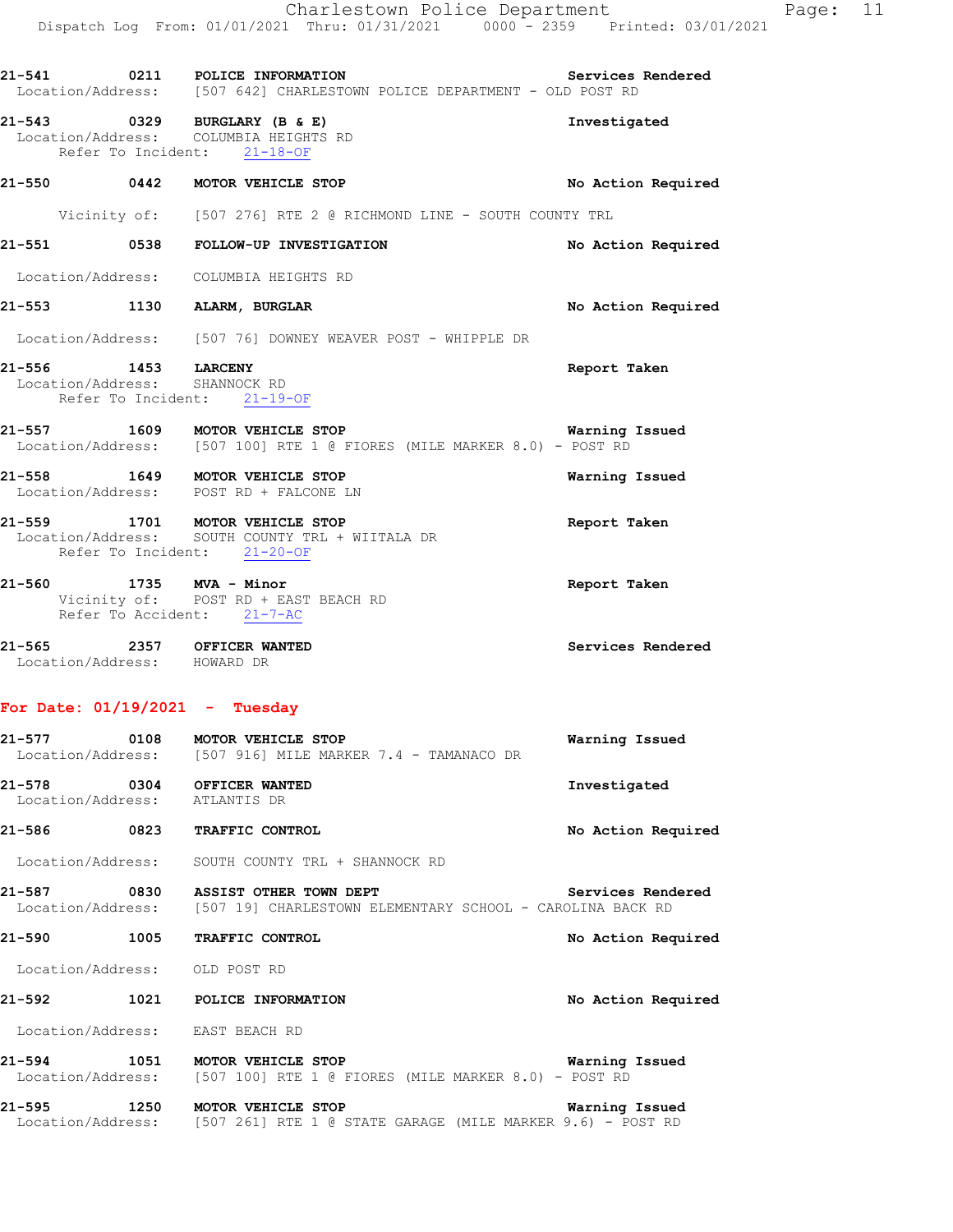Charlestown Police Department Fage: 12 Dispatch Log From: 01/01/2021 Thru: 01/31/2021 0000 - 2359 Printed: 03/01/2021 **21-597 1424 MVA - Minor Report Taken**  Location/Address: [507 875] NINIGRET PARK - DOG PARK - PARK LN Refer To Accident: 21-8-AC **21-598 1424 MVA - Minor Report Taken**  Location/Address: [507 254] GALAPAGOS COLLECTION - OLD POST RD Refer To Accident: 21-9-AC **21-599 1536 MOTOR VEHICLE STOP Warning Issued**  Location/Address: POST RD + EAST BEACH RD **21-600 1548 MOTOR VEHICLE STOP Warning Issued**  Location/Address: [507 304] RTE 1A @ CHARLESTOWN PACKAGE STORE - OLD POST RD **21-601 1616 EMBEZZELMENT/FRAUD/FORGERY Report Taken**  Location/Address: OAKWOOD DR Refer To Incident: 21-21-OF **21-603 1728 FIRE, STRUCTURE Extinquished**  Location/Address: SAND PLAIN RD **21-604 1800 MOTOR VEHICLE STOP WATH WATHING ISSUED**<br>Location/Address: [507 258] RTE 1 @ SOUTH KINGSTOWN LINE (MM 11.4) - POST RD [507 258] RTE 1 @ SOUTH KINGSTOWN LINE (MM 11.4) - POST RD **21-607 2054 MOTOR VEHICLE STOP Warning Issued**  Location/Address: SOUTH COUNTY TRL + HONEY LOCUST DR **For Date: 01/20/2021 - Wednesday 21-610 0056 ROAD HAZARD/OBSTRUCTION Services Rendered**  Location/Address: [507 257] DUNNS CORNERS FIRE STATION (STATION TWO) - POST RD **21-614 0119 VIOLATION OF RO/NCO Investigated**  Location/Address: LAURI DR **21-618 0330 WELL BEING CHECK Unfounded**  Location/Address: [507 531] NARRAGANSETT INDIAN TRIBAL ADMN BUILDING - SOUTH COUNTY TRL **21-619 0832 TRAFFIC CONTROL Services Rendered**  Location/Address: [507 19] CHARLESTOWN ELEMENTARY SCHOOL - CAROLINA BACK RD **21-621 0948 MVA - Minor Report Taken**  Vicinity of: SHANNOCK RD + CEDAR MEADOWS RD Refer To Accident: 21-10-AC **21-622 1119 WELL BEING CHECK Services Rendered**  Location/Address: [507 567] RIDGE RD **21-626 1334 MOTOR VEHICLE STOP Warning Issued**  Location/Address: [507 261] RTE 1 @ STATE GARAGE (MILE MARKER 9.6) - POST RD **21-627 1403 POLICE INFORMATION Investigated**  Location/Address: [507 642] CHARLESTOWN POLICE DEPARTMENT - OLD POST RD **21-628 1454 MVA - Minor Services Rendered**  Location/Address: GENERAL STANTON LN + POST RD Refer To Accident: 21-11-AC **21-629 1541 TRAFFIC CONTROL Services Rendered**  Location/Address: BURDICKVILLE RD **21-635 1957 MOTOR VEHICLE STOP No Action Required**  Location/Address: POST RD + KING'S FACTORY RD **21-636 2220 ALARM, BURGLAR Investigated**  Location/Address: [507 455] SHIRLEY DR

**For Date: 01/21/2021 - Thursday**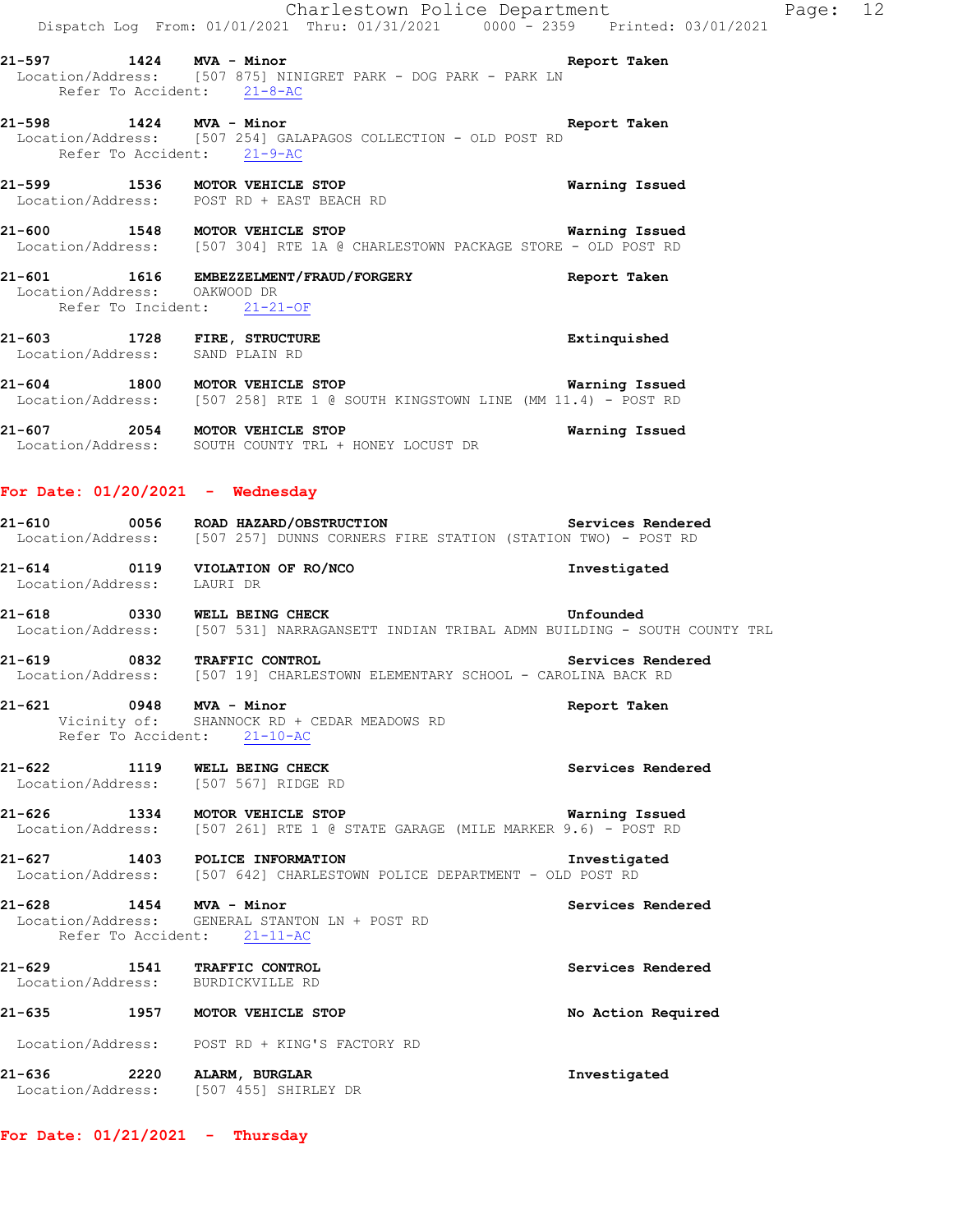**21-650 0746 MOTOR VEHICLE STOP Warning Issued**  Location/Address: [507 100] RTE 1 @ FIORES (MILE MARKER 8.0) - POST RD

21-653 **0825** ASSIST OTHER TOWN DEPT **Services Rendered** Location/Address: [507 19] CHARLESTOWN ELEMENTARY SCHOOL - CAROLINA BACK RD

**21-654 0930 MOTOR VEHICLE STOP Warning Issued**  Location/Address: POST RD + LAKESIDE DR

**21-655 0942 MOTOR VEHICLE STOP Warning Issued**  Vicinity of: [507 381] CVS PHARMACY - OLD POST RD

**21-656 1403 ASSIST ELDERLY No Action Required** 

Location/Address: [507 642] CHARLESTOWN POLICE DEPARTMENT - OLD POST RD

- **21-657 1414 MOTOR VEHICLE STOP Warning Issued**  Location/Address: [507 100] RTE 1 @ FIORES (MILE MARKER 8.0) - POST RD
- **21-658 1508 TRAFFIC CONTROL Services Rendered**  Location/Address: [507 19] CHARLESTOWN ELEMENTARY SCHOOL - CAROLINA BACK RD

**21-661 1716 BURGLARY (B & E) Report Taken**  Location/Address: NEW BISCUIT CITY RD Refer To Incident: 21-22-OF

| 21-663                      | 2010 | PHONE CALL                        | Services Rendered  |
|-----------------------------|------|-----------------------------------|--------------------|
| 21-664                      | 2028 | POLICE INFORMATION                | No Action Required |
| Location/Address:           |      | SCAPA FLOW RD                     |                    |
| 21-665<br>Location/Address: | 2140 | OFFICER WANTED<br>BISCUIT CITY RD | Unfounded          |
| 21-667                      | 2357 | WELL BEING CHECK                  | No Action Required |

Location/Address: SCAPA FLOW RD

#### **For Date: 01/22/2021 - Friday**

|                                | 21-680 0825 ASSIST OTHER AGENCY<br>Location/Address: [507 19] CHARLESTOWN ELEMENTARY SCHOOL - CAROLINA BACK RD | Services Rendered |
|--------------------------------|----------------------------------------------------------------------------------------------------------------|-------------------|
| 21-679 0848 MOTOR VEHICLE STOP | Location/Address: [507 266] RTE 1 @ WILLOWS - POST RD                                                          | Warning Issued    |
| 21-681 0900 MOTOR VEHICLE STOP | Location/Address: [507 266] RTE 1 @ WILLOWS - POST RD                                                          | Warning Issued    |
| 21-682 0909 MOTOR VEHICLE STOP | Location/Address: [507 266] RTE 1 @ WILLOWS - POST RD                                                          | Warning Issued    |
|                                | 21-683 0918 MOTOR VEHICLE STOP<br>Location/Address: [507 914] MILE MARKER 6.8 - WILDFLOWER RD                  | Warning Issued    |
| 21-684 0927 MOTOR VEHICLE STOP | Location/Address: PROSSER TRL + WOODCOCK TRL                                                                   | Warning Issued    |
| 21-685 1053 MOTOR VEHICLE STOP | Location/Address: [507 269] RTE 1 @ DRIVING RANGE - POST RD                                                    | Warning Issued    |
|                                | 21-686 1101 MOTOR VEHICLE STOP<br>Location/Address: [507 910] MILE MARKER 5.6 - EAST BEACH RD                  | Citation Issued   |

**21-687 1137 ANIMAL COMPLAINT Taken/Refered to Other Agency**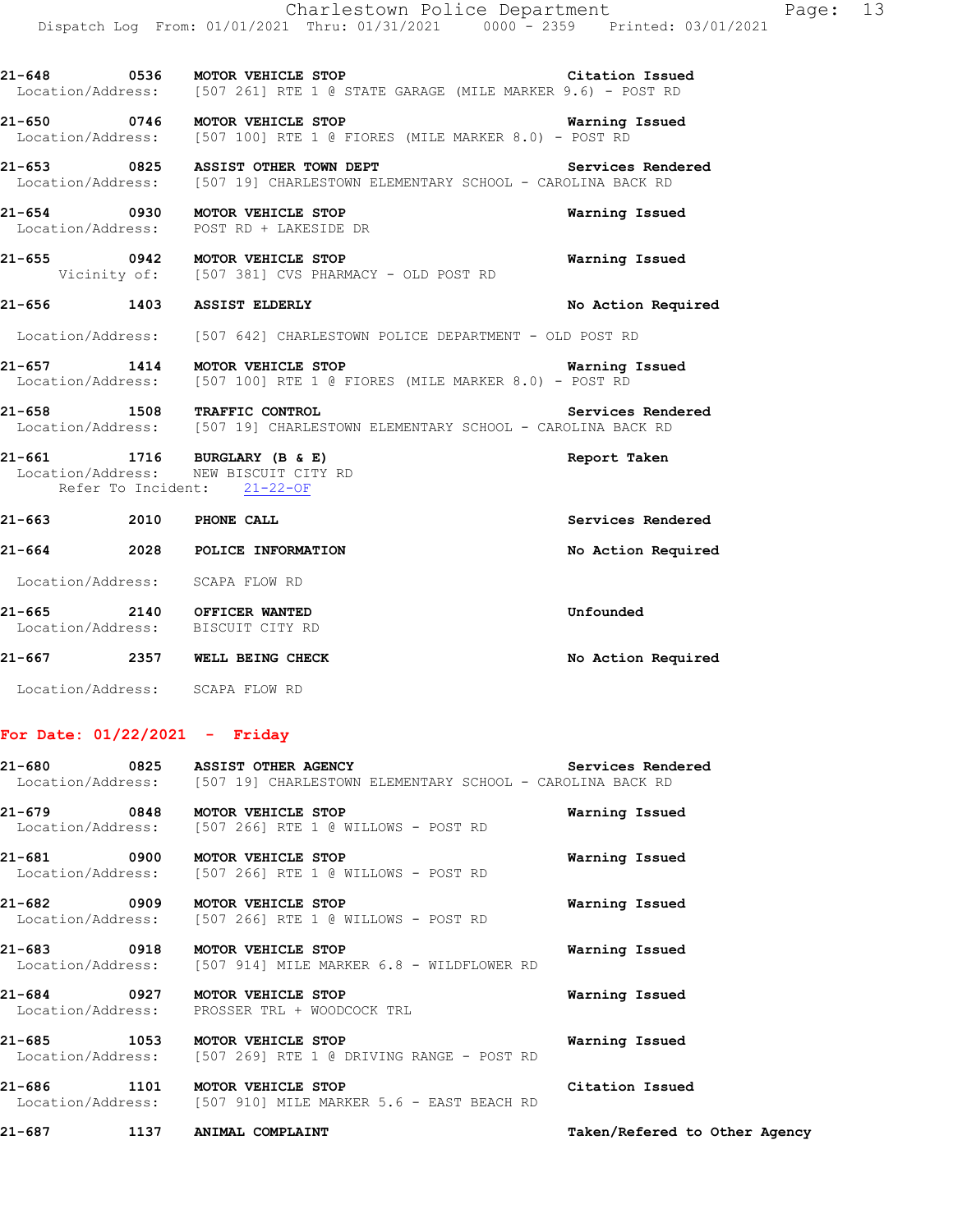Location/Address: ARBUTUS TRL

- **21-689 1306 ASSIST OTHER TOWN DEPT Investigated**  Location/Address: [507 20] NINIGRET PARK - PARK LN
- **21-690 1339 MOTOR VEHICLE STOP Warning Issued**  Location/Address: [507 266] RTE 1 @ WILLOWS - POST RD
- **21-691 1548 MVA Minor Transported to Hospital** 
	- Vicinity of: [507 72] CUMBERLAND FARMS OLD POST RD Refer To Accident: 21-12-AC
- 21-692 1630 MOTOR VEHICLE STOP **WARE MARICIS WARE WARE WARE** Location/Address: [507 3] COMPASS HARDWARE RIDGEWOOD RD [507 3] COMPASS HARDWARE - RIDGEWOOD RD
- **21-694 2024 FIREWORKS/Possession/Use/Other Could Not Locate**  Vicinity of: [507 259] RTE 1 @ CASTLEROCK - POST RD
- **21-695 2258 POLICE INFORMATION No Action Required**
- Location/Address: [507 642] CHARLESTOWN POLICE DEPARTMENT OLD POST RD

#### **For Date: 01/23/2021 - Saturday**

- **21-701 0756 ASSIST OTHER POLICE DEPT Services Rendered**  Location/Address: WINTERGREEN WAY **21-702 0849 ALARM, BURGLAR Building Checked/Secured**  Location/Address: [507 455] SHIRLEY DR **21-703 1032 MOTOR VEHICLE COMPLAINT Investigated**  Location/Address: JOHNSON LN **21-704 1104 VANDALISM Investigated**  Location/Address: JOHNSON LN Refer To Incident: 21-23-OF **21-706 1559 MOTOR VEHICLE STOP Warning Issued**
- Location/Address: [507 276] RTE 2 @ RICHMOND LINE SOUTH COUNTY TRL
- **21-707 1605 POLICE INFORMATION No Action Required** 
	- Location/Address: BLACKFOOT CIR
- **21-709 1752 ALARM, BURGLAR Investigated**  Location/Address: STARRETT DR **21-710 1913 FIRE, STRUCTURE Investigated**
- Location/Address: [507 390] BIRCH RD
- **21-713** 2333 MOTOR VEHICLE STOP Warning Issued Vicinity of: [507 72] CUMBERLAND FARMS OLD POST RD [507 72] CUMBERLAND FARMS - OLD POST RD

#### **For Date: 01/24/2021 - Sunday**

| 21-725                      | 0118 | SUSPICIOUS ACTIVITY/VEHICLE<br>Vicinity of: [507 556] WEST BEACH RD | Investigated             |
|-----------------------------|------|---------------------------------------------------------------------|--------------------------|
| 21-732                      | 0308 | ALARM, BURGLAR                                                      | Building Checked/Secured |
|                             |      | Location/Address: [507 823] COVE POINT WEST RD                      |                          |
| 21-736<br>Location/Address: | 1301 | <b>VANDALISM</b><br>AUBURN DR                                       | Services Rendered        |
| 21-738                      | 1449 | ANIMAL COMPLAINT                                                    | No Action Required       |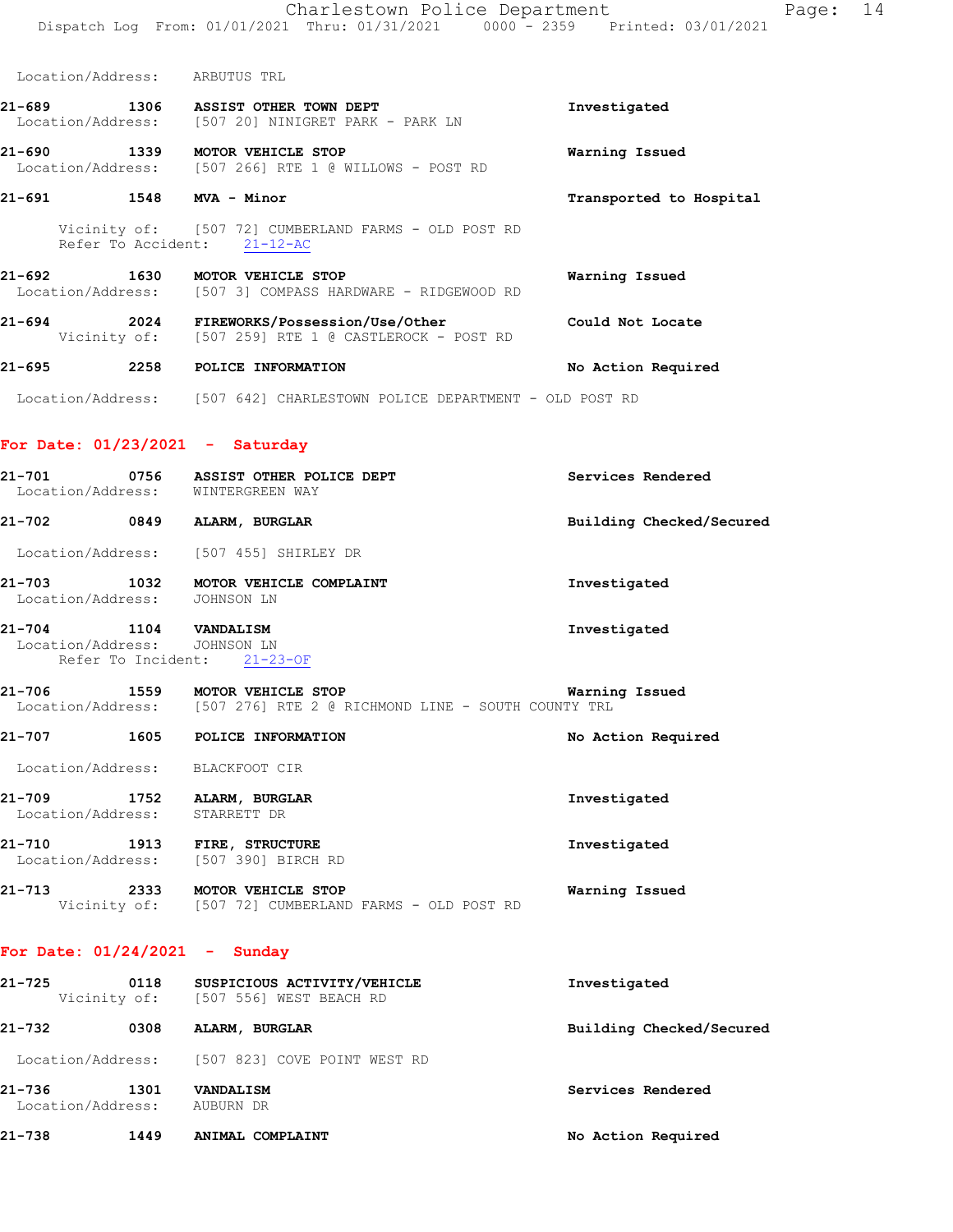| Location/Address: | SCAPA FLOW RD |  |  |
|-------------------|---------------|--|--|
|                   |               |  |  |

| 21-740            | 1738 | ASSIST CITIZEN   | Services Rendered |
|-------------------|------|------------------|-------------------|
| Location/Address: |      | WORDEN'S POND RD |                   |

#### **For Date: 01/25/2021 - Monday**

| 21-760                      | 0908 | DISABLED MV                                                                      | No Action Required |
|-----------------------------|------|----------------------------------------------------------------------------------|--------------------|
|                             |      | Location/Address: [507 303] RTE 1 @ SOUTH SHORE MENTAL HEALTH (MM 9.0) - POST RD |                    |
| 21–761                      | 1021 | MOTOR VEHICLE STOP<br>Location/Address: POST RD + KING'S FACTORY RD              | Warning Issued     |
| 21-762                      | 1346 | <b>LARCENY</b>                                                                   | No Action Required |
| Location/Address: HAZEN ST  |      |                                                                                  |                    |
| 21–764                      |      | 1625 MOTOR VEHICLE STOP<br>Location/Address: POST RD + SCHOOLHOUSE POND RD       | Citation Issued    |
| 21-765                      |      | 1702 MOTOR VEHICLE STOP                                                          | No Action Required |
|                             |      | Location/Address: POST RD + SCHOOLHOUSE POND RD                                  |                    |
| 21-768<br>Location/Address: | 1828 | EMBEZZELMENT/FRAUD/FORGERY<br>SAND HILL RD<br>Refer To Incident: 21-24-OF        | Report Taken       |

**21-769 1833 TRAFFIC CONTROL Services Rendered**  Location/Address: POST RD + KING'S FACTORY RD

## **For Date: 01/26/2021 - Tuesday**

| FOI Date. 01/20/2021 - Idesday                                                                     |                                                                                                                   |                   |
|----------------------------------------------------------------------------------------------------|-------------------------------------------------------------------------------------------------------------------|-------------------|
|                                                                                                    | 21-780  0026  SUSPICIOUS ACTIVITY/VEHICLE<br>Location/Address: [507 369] WILCOX TAVERN - OLD POST RD              | Investigated      |
|                                                                                                    | 21-782 0829 ASSIST OTHER TOWN DEPT<br>Location/Address: [507 19] CHARLESTOWN ELEMENTARY SCHOOL - CAROLINA BACK RD | Services Rendered |
| Location/Address: RAM ISLAND RD                                                                    | 21-785 1043 SUSPICIOUS ACTIVITY/VEHICLE                                                                           | Investigated      |
| 21-787 1327 ABANDONED MV<br>Location/Address: [507 418] OLD POST RD<br>Refer To Incident: 21-25-OF |                                                                                                                   | Investigated      |
|                                                                                                    | 21-788 1445 MOTOR VEHICLE COMPLAINT<br>Location/Address: NARROW LN + SOUTH COUNTY TRL                             | Peace Restored    |
| 21-789 1544 ANIMAL COMPLAINT                                                                       | Location/Address: KING'S FACTORY RD + POST RD                                                                     | Services Rendered |
| 21-790 1556 MVA - Minor<br>Refer To Accident: 21-13-AC<br>Refer To Arrest: 21-4-AR                 | Location/Address: SOUTH COUNTY TRL + DOGWOOD DR                                                                   | Report Taken      |
| 21-792 1630 MVA - Minor<br>Location/Address: OLD SHANNOCK RD<br>Refer To Accident: 21-14-AC        |                                                                                                                   | Report Taken      |
| 21-794 1832 WELL BEING CHECK<br>Location/Address: SHIRLEY DR                                       |                                                                                                                   | Services Rendered |

**For Date: 01/27/2021 - Wednesday**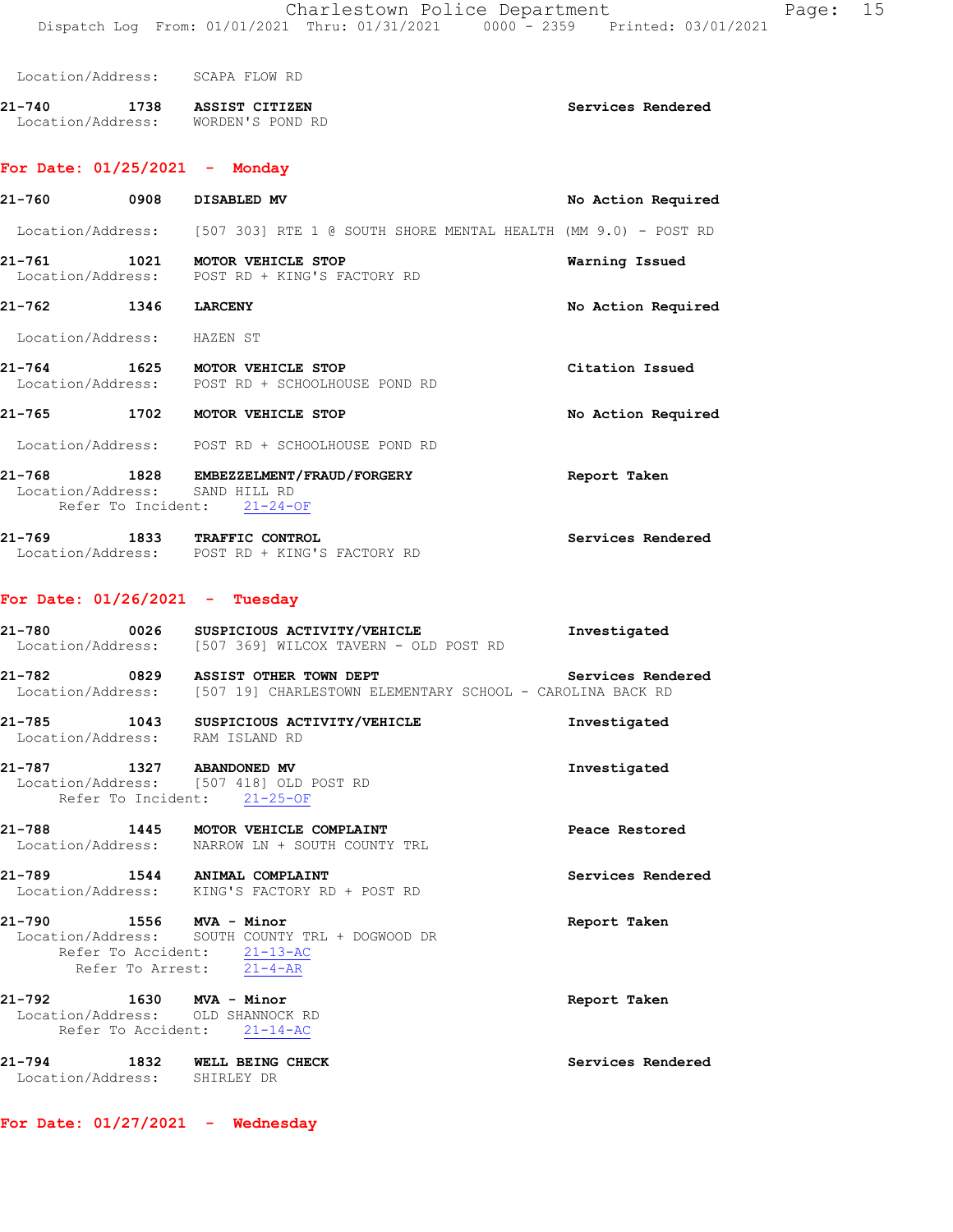|                                                        |      | 21-805 0751 911 CALLS/False/Hang-Ups/Open<br>Location/Address: SHUMANKANUC HILL RD<br>Refer To Incident: 21-26-OF | Investigated       |
|--------------------------------------------------------|------|-------------------------------------------------------------------------------------------------------------------|--------------------|
|                                                        |      | 21-807 1034 MOTOR VEHICLE STOP<br>Location/Address: POST RD + BEND RD                                             | Warning Issued     |
|                                                        |      | 21-814 1330 GENERAL INFORMATION                                                                                   | No Action Required |
| $21 - 815$                                             | 1508 | POLICE INFORMATION                                                                                                | No Action Required |
| Location/Address: SEA LEA AVE                          |      |                                                                                                                   |                    |
|                                                        |      | 21-816 1530 MOTOR VEHICLE COMPLAINT<br>Location/Address: SOUTH COUNTY TRL                                         | Services Rendered  |
|                                                        |      | 21-818 1618 MOTOR VEHICLE STOP<br>Location/Address: SK LINE - POST RD                                             | Warning Issued     |
| 21-821 1827 FIRE, OTHER<br>Location/Address: AUBURN DR |      |                                                                                                                   | Services Rendered  |
|                                                        |      | 21-824 2010 MOTOR VEHICLE STOP<br>Location/Address: POST RD + FALCONE LN                                          | Warning Issued     |
| Location/Address: AUBURN DR                            |      | 21-825 2125 ASSIST OTHER AGENCY                                                                                   | Services Rendered  |

### **For Date: 01/28/2021 - Thursday**

|            | 21-826 0039 POLICE INFORMATION                                                                                                         | No Action Required |
|------------|----------------------------------------------------------------------------------------------------------------------------------------|--------------------|
|            | Location/Address: [507 642] CHARLESTOWN POLICE DEPARTMENT - OLD POST RD                                                                |                    |
|            | 21-827 		 0052 		 SUSPICIOUS ACTIVITY/VEHICLE 			 No Action Required                                                                   |                    |
|            | Location/Address: NORTH NIANTIC DR                                                                                                     |                    |
|            | 21-837 0608 MOTOR VEHICLE STOP<br>Location/Address: [507 269] RTE 1 @ DRIVING RANGE - POST RD                                          | Warning Issued     |
|            | Services Rendered<br>21-839 0820 ASSIST OTHER TOWN DEPT<br>Location/Address: [507 19] CHARLESTOWN ELEMENTARY SCHOOL - CAROLINA BACK RD |                    |
|            | 21-841 1127 ANIMAL COMPLAINT<br>Location/Address: ROSS HILL RD                                                                         | Unfounded          |
|            | 21-843 1400 MOTOR VEHICLE STOP<br>Location/Address: POST RD + SCHOOLHOUSE POND RD                                                      | Warning Issued     |
|            | 21-845 1622 ROAD HAZARD/OBSTRUCTION<br>Location/Address: [507 260] RTE 1 @ GENERAL STANTON - POST RD                                   | Services Rendered  |
| $21 - 846$ | 1707 MOTOR VEHICLE STOP                                                                                                                | No Action Required |
|            | Location/Address: [507 45] RIPPY'S LIOUOR MART - SOUTH COUNTY TRL                                                                      |                    |

**21-847 1910 ALARM, BURGLAR False Alarm**  Location/Address: COLUMBIA HEIGHTS OVAL

### **For Date: 01/29/2021 - Friday**

| 21-848            | 0009 | ALARM, BURGLAR                                    | Building Checked/Secured |
|-------------------|------|---------------------------------------------------|--------------------------|
| Location/Address: |      | [507 823] COVE POINT WEST RD                      |                          |
| 21-856            | 0547 | MVA - W/Injury/Fluid/Hazard                       | Report Taken             |
| Location/Address: |      | [507 9] BRENDA'S BEAUTY SALON - ALTON CAROLINA RD |                          |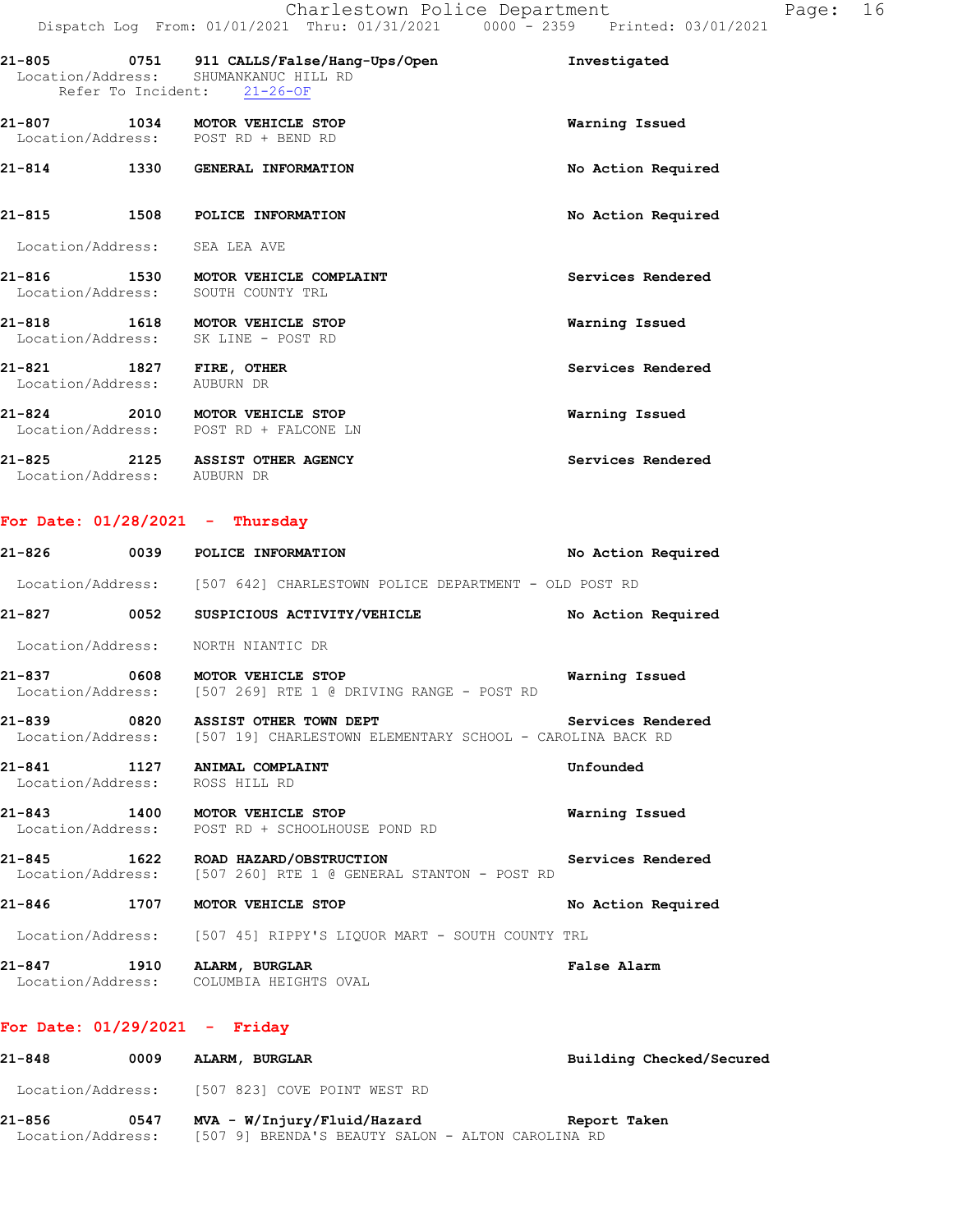|                                                                    | Charlestown Police Department<br>Dispatch Log From: 01/01/2021 Thru: 01/31/2021 0000 - 2359 Printed: 03/01/2021                      | Page: 17                      |
|--------------------------------------------------------------------|--------------------------------------------------------------------------------------------------------------------------------------|-------------------------------|
|                                                                    | Refer To Accident: 21-15-AC<br>Refer To Incident: $21-27-OF$                                                                         |                               |
| 21-857 0724 NOTIFICATION<br>Location/Address: SCAPA FLOW RD        |                                                                                                                                      | Services Rendered             |
|                                                                    | 21-861 0825 ASSIST OTHER TOWN DEPT<br>Location/Address: [507 19] CHARLESTOWN ELEMENTARY SCHOOL - CAROLINA BACK RD                    | Services Rendered             |
|                                                                    | 21-864 1447 FOLLOW-UP INVESTIGATION<br>Vicinity of: [507 9] BRENDA'S BEAUTY SALON - ALTON CAROLINA RD<br>Refer To Accident: 21-15-AC | Investigated                  |
| 21-865 1643 OFFICER WANTED                                         | Location/Address: [507 937] GEMELLI BISTRO - FALCONE LN                                                                              | Investigated                  |
| Location/Address: OLD RD                                           | 21-866 1714 DOMESTIC/Assault/Diso/Other<br>Refer To Arrest: 21-5-AR                                                                  | Arrest(s) Made                |
|                                                                    | 21-870 2223 DOMESTIC/Assault/Diso/Other<br>Location/Address: OLD POST RD<br>Refer To Arrest: 21-6-AR                                 | Arrest(s) Made                |
| For Date: $01/30/2021$ - Saturday                                  |                                                                                                                                      |                               |
|                                                                    | 21-890 0925 ROAD HAZARD/OBSTRUCTION                                                                                                  | Taken/Refered to Other Agency |
|                                                                    | Vicinity of: [507 272] RTE 1 @ WILCOX TAVERN - POST RD                                                                               |                               |
| 21-891 1254 FIRE, OTHER                                            | Location/Address: [507 435] SOUTH SHORE MENTAL HEALTH CHARLESTOWN HOUS - OLD POST RD                                                 | Investigated                  |
| 21-892 1629 TRAFFIC CONTROL<br>Location/Address: SK LINE - POST RD |                                                                                                                                      | Services Rendered             |
| 2258<br>21-899                                                     | DISTURBANCE/Music/Noise                                                                                                              | Investigated                  |

Vicinity of: FAWN CIR

# **For Date: 01/31/2021 - Sunday**

|                                                              | 21-910 0045 SUSPICIOUS ACTIVITY/VEHICLE Threstigated<br>Location/Address: [507 318] EAST BEACH STATE PARKING LOT - EAST BEACH RD     |                    |
|--------------------------------------------------------------|--------------------------------------------------------------------------------------------------------------------------------------|--------------------|
|                                                              | 21-911 0052 MOTOR VEHICLE STOP<br>Vicinity of: OVERLOOK DR + MIDLAND RD                                                              | Investigated       |
|                                                              | 21-912 0057 SUSPICIOUS ACTIVITY/VEHICLE The Investigated<br>Location/Address: [507 215] SAINT ANDREW LUTHERAN CHURCH - EAST BEACH RD |                    |
| $\sim$ 0226<br>21-915                                        | MOTOR VEHICLE STOP<br>Vicinity of: EAST BEACH RD                                                                                     | Warning Issued     |
| 21-919 0913 ALARM, BURGLAR                                   | Location/Address: [507 583] FORT NINIGRET RD                                                                                         | Investigated       |
|                                                              | 21-922 0950 MOTOR VEHICLE STOP<br>Location/Address: POST RD + WEST BEACH RD                                                          | Warning Issued     |
| 1059<br>21-923                                               | TRAFFIC CONTROL                                                                                                                      | No Action Required |
|                                                              | Location/Address: MATUNUCK SCHOOLHOUSE RD                                                                                            |                    |
| 21-926 1136 ALARM, BURGLAR<br>Location/Address: ROSS HILL RD |                                                                                                                                      | Investigated       |
| 21-927 1141 MVA - Minor                                      | Location/Address: [507 88] EAST WEST MARKET - POST RD                                                                                | Services Rendered  |